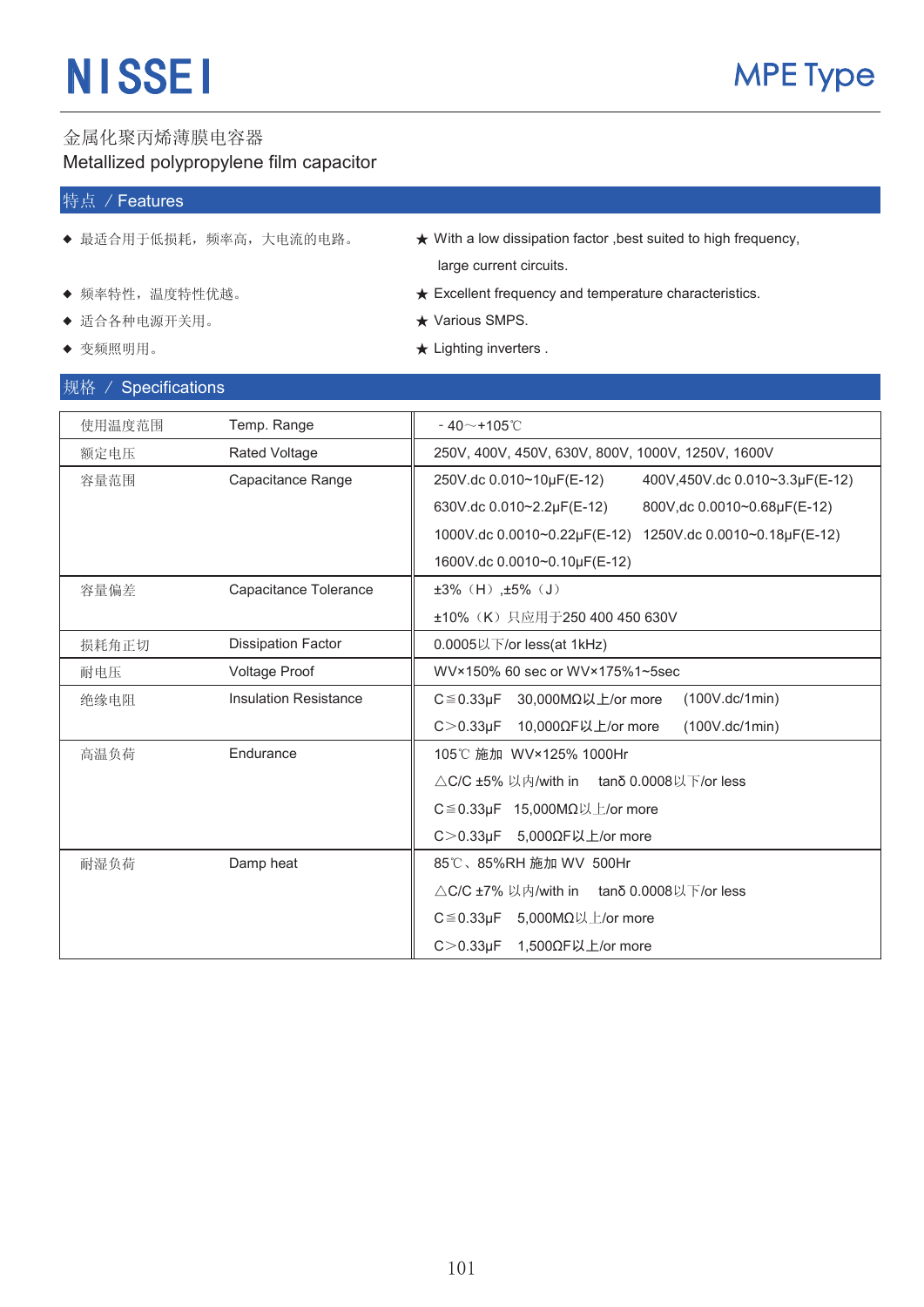## MPE Type

# NISSEI

### 引线尺寸 / Lead dimension(mm)

|             | 直引线型<br>Straight lead type                                      |                                                                                                            |            |                                   | 引线弯曲型<br>Forming lead type |  |  |  |
|-------------|-----------------------------------------------------------------|------------------------------------------------------------------------------------------------------------|------------|-----------------------------------|----------------------------|--|--|--|
|             |                                                                 |                                                                                                            |            |                                   |                            |  |  |  |
| 形状<br>Style | W Max<br>$1.5 \frac{\text{M}\text{a}\text{x}}{}$<br>$P \pm 1.0$ | $T_{\text{Max}}$<br>${\tt Max}$<br>$\mathbf{H}$<br>$\frac{\text{N}}{\text{N}}$<br>$\Xi$<br>$\approx 10.05$ |            | 5.0 Max<br>$5.0 \pm 0.5$<br>F±0.8 | 5.0 Max<br>$5.0 \pm 0.5$   |  |  |  |
|             |                                                                 |                                                                                                            | $F = 7.5$  | $103 - 913$                       | $104 - 165$                |  |  |  |
|             |                                                                 |                                                                                                            | $F=10.0$   | $103 - 434$                       | $474 - 165$                |  |  |  |
|             | 250V. dc                                                        | $103 - 106$                                                                                                | $F=12.5$   |                                   | $474\!\sim\!165$           |  |  |  |
|             |                                                                 |                                                                                                            | $F=17.5$   |                                   | $185 - 335$                |  |  |  |
|             |                                                                 |                                                                                                            | $F = 22.5$ |                                   | $365 - 685$                |  |  |  |
|             |                                                                 |                                                                                                            | $F = 27.5$ |                                   | $755 - 106$                |  |  |  |
|             |                                                                 |                                                                                                            | $F = 7.5$  | $103 - 913$                       | $104 - 754$                |  |  |  |
|             | $400V/450V$ . dc                                                |                                                                                                            | $F=10.0$   | $103 - 164$                       | $184 - 754$                |  |  |  |
|             |                                                                 | $103 - 335$                                                                                                | $F=12.5$   | $184\!\sim\!434$                  | $474 - 754$                |  |  |  |
|             |                                                                 |                                                                                                            | $F=17.5$   |                                   | $824\!\sim\!165$           |  |  |  |
|             |                                                                 |                                                                                                            | $F=22.5$   |                                   | $185 - 225$                |  |  |  |
|             |                                                                 |                                                                                                            | $F = 27.5$ |                                   | $245\!\sim\!335$           |  |  |  |
|             |                                                                 |                                                                                                            | $F = 7.5$  | $103 - 303$                       | $333 - 274$                |  |  |  |
|             | 630V. dc                                                        |                                                                                                            | $F=10.0$   | $103 - 753$                       | $823 - 274$                |  |  |  |
|             |                                                                 | $103 - 225$                                                                                                | $F=12.5$   | $823\!\sim\!154$                  | $164 - 274$                |  |  |  |
|             |                                                                 |                                                                                                            | $F = 17.5$ |                                   | $304 - 754$                |  |  |  |
| Cap 范围      |                                                                 |                                                                                                            | $F = 22.5$ |                                   | $824\!\sim\!125$           |  |  |  |
| Cap range   |                                                                 |                                                                                                            | $F = 27.5$ |                                   | $135 - 225$                |  |  |  |
|             |                                                                 |                                                                                                            | $F = 7.5$  |                                   | $102 - 303$                |  |  |  |
|             | 800V. dc                                                        | $102 - 684$                                                                                                | $F=15.0$   | $102\!\sim\!303$                  | $333 - 684$                |  |  |  |
|             |                                                                 |                                                                                                            | $F = 20.0$ | $333\!\sim\!104$                  |                            |  |  |  |
|             |                                                                 |                                                                                                            | $F = 25.0$ | $114 - 684$                       |                            |  |  |  |
|             |                                                                 |                                                                                                            | $F = 7.5$  |                                   | $102\!\sim\!303$           |  |  |  |
|             | 1000V. dc                                                       | $102 - 224$                                                                                                | $F=15.0$   | $102 - 303$                       | $333\!\sim\!224$           |  |  |  |
|             |                                                                 |                                                                                                            | $F=20.0$   | $333\!\sim\!104$                  |                            |  |  |  |
|             |                                                                 |                                                                                                            | $F = 25.0$ | $114 - 224$                       |                            |  |  |  |
|             |                                                                 |                                                                                                            | $F = 7.5$  |                                   | $102 - 163$                |  |  |  |
|             | 1250V. dc                                                       | $102 - 184$                                                                                                | $F=15.0$   | $102 - 163$                       | $183\!\sim\!184$           |  |  |  |
|             |                                                                 |                                                                                                            | $F = 20.0$ | $183 - 513$                       |                            |  |  |  |
|             |                                                                 |                                                                                                            | $F = 25.0$ | $563 - 184$                       |                            |  |  |  |
|             |                                                                 |                                                                                                            | $F = 7.5$  |                                   | $102 - 912$                |  |  |  |
|             |                                                                 |                                                                                                            | $F=15.0$   | $102 - 912$                       | $103 - 104$                |  |  |  |
|             | 1600V. dc                                                       | $102 - 104$                                                                                                | $F=20.0$   | $103 - 203$                       |                            |  |  |  |
|             |                                                                 |                                                                                                            | $F = 25.0$ | $223\!\sim\!104$                  |                            |  |  |  |

编带仕样的引线尺寸(F), 请参照第27~29页的编带尺寸表。

For a pitch space(F) of the taping specification, refer to "Taping dimensions "on page 27 $\sim$ 29.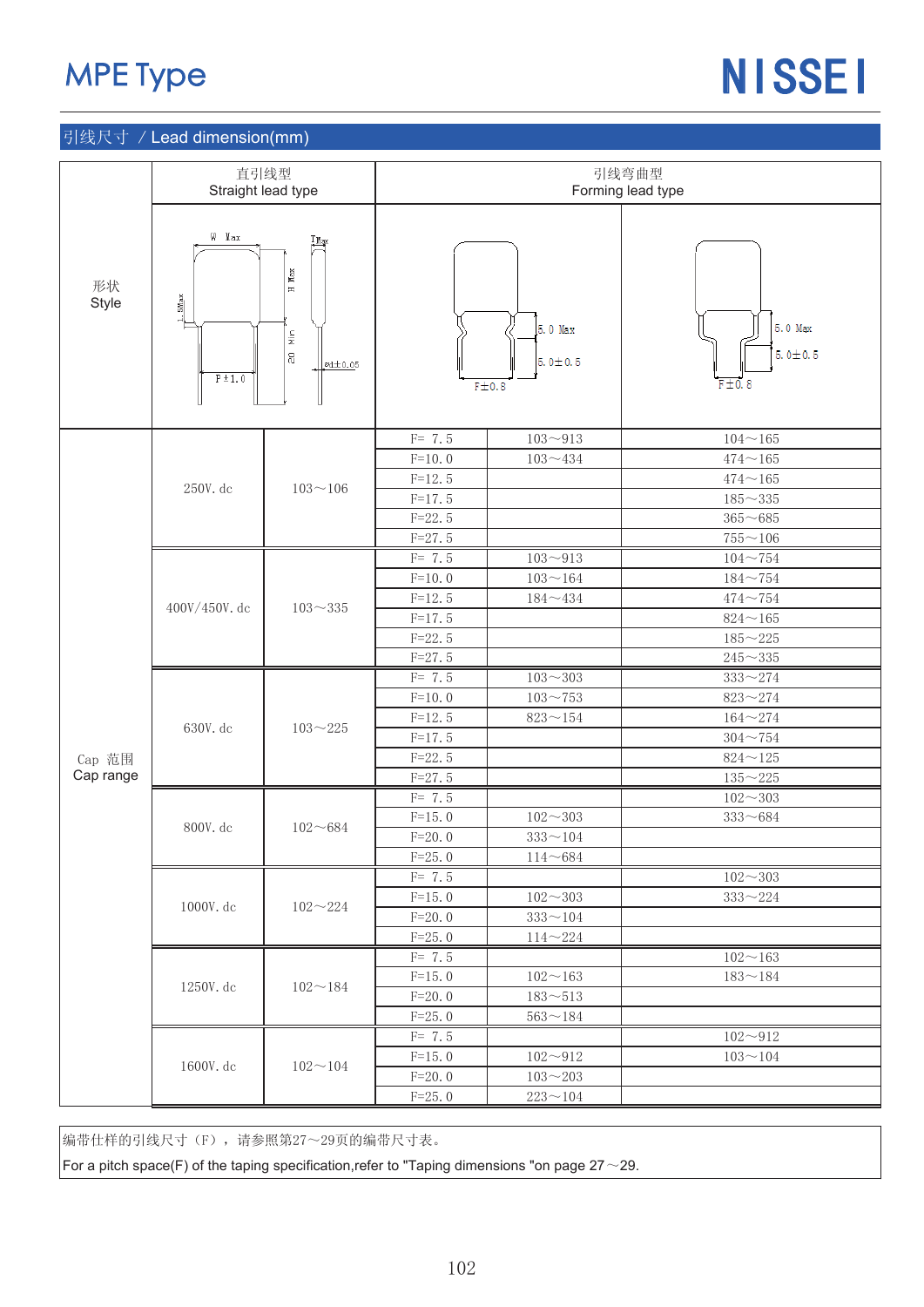|         |           |                   |                   |                   |                    |                   |                   |                   |                   | 标准包装数             |                                   |                   |
|---------|-----------|-------------------|-------------------|-------------------|--------------------|-------------------|-------------------|-------------------|-------------------|-------------------|-----------------------------------|-------------------|
| Cap     | Cap       |                   |                   |                   | <b>MPE 250V.DC</b> |                   |                   | 编带                |                   |                   | Number of pieces for packing unit |                   |
| CODE    | $(\mu F)$ |                   |                   |                   |                    |                   |                   |                   |                   | 直脚品<br>Long       |                                   | 引线弯曲型<br>Formed   |
|         |           | W                 | H                 | $\top$            | $\mathsf{P}$       | F                 | Φd                | Ammo              | Bag               | Box               | Bag                               | <b>Box</b>        |
| 103     | 0.010     | 13.0              | 9.0               | 5.5               | 10.0               | 7.5/10.0          | 0.6               | 1,000             | 200               | 1,600             | 200                               | 1,600             |
| 123     | 0.012     | $^{\prime\prime}$ | $\prime\prime$    | $^{\prime\prime}$ | $\prime\prime$     | $\prime\prime$    | $\prime\prime$    | $^{\prime\prime}$ | $^{\prime\prime}$ | $\prime\prime$    | $^{\prime\prime}$                 | $^{\prime\prime}$ |
| 153     | 0.015     | $^{\prime\prime}$ | 9.5               | 6.0               | $^{\prime\prime}$  | $^{\prime\prime}$ | $^{\prime\prime}$ | $^{\prime\prime}$ | $^{\prime\prime}$ | 1,000             | $^{\prime\prime}$                 | 1,000             |
| 183     | 0.018     | $^{\prime\prime}$ | 10.0              | $\prime\prime$    | $^{\prime\prime}$  | $\prime\prime$    | $\prime\prime$    | $^{\prime\prime}$ | $\prime\prime$    | $^{\prime\prime}$ | $^{\prime\prime}$                 | $^{\prime\prime}$ |
| 223     | 0.022     | $^{\prime\prime}$ | 10.5              | 6.5               | $^{\prime\prime}$  | $\prime\prime$    | $\prime\prime$    | $^{\prime\prime}$ | $^{\prime\prime}$ | $^{\prime\prime}$ | $^{\prime\prime}$                 | $^{\prime\prime}$ |
| 273     | 0.027     | $^{\prime\prime}$ | $\prime\prime$    | 7.0               | $^{\prime\prime}$  | $^{\prime\prime}$ | $^{\prime\prime}$ | $^{\prime\prime}$ | $^{\prime\prime}$ | $^{\prime\prime}$ | $^{\prime\prime}$                 | $^{\prime\prime}$ |
| 333     | 0.033     | $^{\prime\prime}$ | 9.0               | 5.5               | $^{\prime\prime}$  | $^{\prime\prime}$ | $\prime\prime$    | $^{\prime\prime}$ | $^{\prime\prime}$ | $^{\prime\prime}$ | $^{\prime\prime}$                 | $\prime\prime$    |
| 393     | 0.039     | $^{\prime\prime}$ | 9.5               | 6.0               | $^{\prime\prime}$  | $^{\prime\prime}$ | $^{\prime\prime}$ | $^{\prime\prime}$ | $^{\prime\prime}$ | $^{\prime\prime}$ | $^{\prime\prime}$                 | $^{\prime\prime}$ |
| 473     | 0.047     | $^{\prime\prime}$ | 10.0              | $\prime\prime$    | $^{\prime\prime}$  | $^{\prime\prime}$ | $\prime\prime$    | $\prime\prime$    | $^{\prime\prime}$ | $^{\prime\prime}$ | $^{\prime\prime}$                 | $\prime\prime$    |
| 563     | 0.056     | $^{\prime\prime}$ | $^{\prime\prime}$ | 6.5               | $^{\prime\prime}$  | $^{\prime\prime}$ | $^{\prime\prime}$ | $^{\prime\prime}$ | $^{\prime\prime}$ | $^{\prime\prime}$ | $^{\prime\prime}$                 | $^{\prime\prime}$ |
| 683     | 0.068     | $^{\prime\prime}$ | 10.5              | 7.0               | $^{\prime\prime}$  | $^{\prime\prime}$ | $\prime\prime$    | $\prime\prime$    | $^{\prime\prime}$ | $^{\prime\prime}$ | $^{\prime\prime}$                 | $\prime\prime$    |
| 823     | 0.082     | $^{\prime\prime}$ | 11.0              | 7.5               | $^{\prime\prime}$  | $^{\prime\prime}$ | $\prime\prime$    | 500               | $^{\prime\prime}$ | $^{\prime\prime}$ | $^{\prime\prime}$                 | $\prime\prime$    |
| 104     | 0.10      | 15.5              | 12.0              | 6.5               | 12.5               | $^{\prime\prime}$ | $\prime\prime$    | 400               | $^{\prime\prime}$ | $^{\prime\prime}$ | $^{\prime\prime}$                 | $\prime\prime$    |
| 124     | 0.12      | $^{\prime\prime}$ | 12.5              | 7.0               | $^{\prime\prime}$  | $\prime\prime$    | $\prime\prime$    | $\prime\prime$    | 100               | 500               | 100                               | 500               |
| 154     | 0.15      | $^{\prime\prime}$ | 13.0              | 7.5               | $^{\prime\prime}$  | $^{\prime\prime}$ | $\prime\prime$    | $\prime\prime$    | $^{\prime\prime}$ | $\prime\prime$    | $^{\prime\prime}$                 | $\prime\prime$    |
| 184     | 0.18      | $^{\prime\prime}$ | 11.5              | 6.0               | $^{\prime\prime}$  | $^{\prime\prime}$ | $\prime\prime$    | 500               | $^{\prime\prime}$ | $^{\prime\prime}$ | $^{\prime\prime}$                 | $^{\prime\prime}$ |
| 224     | 0.22      | $^{\prime\prime}$ | 12.0              | 6.5               | $^{\prime\prime}$  | $^{\prime\prime}$ | $\prime\prime$    | 400               | $\prime\prime$    | $\prime\prime$    | $^{\prime\prime}$                 | $\prime\prime$    |
| 274     | 0.27      | $^{\prime\prime}$ | 12.5              | 7.0               | $^{\prime\prime}$  | $^{\prime\prime}$ | $^{\prime\prime}$ | $^{\prime\prime}$ | $^{\prime\prime}$ | $^{\prime\prime}$ | $^{\prime\prime}$                 | $\prime\prime$    |
| 334     | 0.33      | $^{\prime\prime}$ | 13.0              | 7.5               | $^{\prime\prime}$  | $^{\prime\prime}$ | $\prime\prime$    | $^{\prime\prime}$ | $^{\prime\prime}$ | $^{\prime\prime}$ | $^{\prime\prime}$                 | $\prime\prime$    |
| 394     | 0.39      | $^{\prime\prime}$ | 12.5              | 9.0               | $^{\prime\prime}$  | $^{\prime\prime}$ | $^{\prime\prime}$ | 300               | $^{\prime\prime}$ | $^{\prime\prime}$ | $^{\prime\prime}$                 | $^{\prime\prime}$ |
| 474     | 0.47      | 20.5              | 13.5              | 7.0               | 17.5               | 7.5/10.0/12.5     | 0.8               | 400               | $\prime\prime$    | $^{\prime\prime}$ | $^{\prime\prime}$                 | $^{\prime\prime}$ |
| 564     | 0.56      | $^{\prime\prime}$ | 14.0              | 7.5               | $^{\prime\prime}$  | $\prime\prime$    | $\prime\prime$    | $^{\prime\prime}$ | 50                | 300               | 50                                | 300               |
| 684     | 0.68      | $^{\prime\prime}$ | 14.5              | 8.0               | $^{\prime\prime}$  | $^{\prime\prime}$ | $\prime\prime$    | 300               | $^{\prime\prime}$ | $^{\prime\prime}$ | $^{\prime\prime}$                 | $\prime\prime$    |
| 824     | 0.82      | $^{\prime\prime}$ | 15.5              | 8.5               | $\prime\prime$     | $\prime\prime$    | $^{\prime\prime}$ | $^{\prime\prime}$ | $^{\prime\prime}$ | $^{\prime\prime}$ | $^{\prime\prime}$                 | $\prime\prime$    |
| 105     | 1.0       | $^{\prime\prime}$ | 16.0              | 9.5               | $^{\prime\prime}$  | $\prime\prime$    | $\prime\prime$    | $^{\prime\prime}$ | $^{\prime\prime}$ | $^{\prime\prime}$ | $\prime\prime$                    | $^{\prime\prime}$ |
| $125\,$ | $1.\,2$   | $^{\prime\prime}$ | 17.0              | 10.0              | $^{\prime\prime}$  | $^{\prime\prime}$ | $^{\prime\prime}$ |                   | $^{\prime\prime}$ | $200\,$           | $^{\prime\prime}$                 | $200\,$           |
| 155     | 1.5       | $^{\prime\prime}$ | 18.0              | 11.0              | $^{\prime\prime}$  | $^{\prime\prime}$ | $\prime\prime$    |                   | $^{\prime\prime}$ | $\prime\prime$    | $\prime\prime$                    | $\prime\prime$    |
| 185     | 1.8       | 25.5              | 19.5              | 9.5               | 22.5               | 17.5              | $\prime\prime$    |                   | $\prime\prime$    | $\prime\prime$    | $\prime\prime$                    | $\prime\prime$    |
| 225     | 2.2       | $^{\prime\prime}$ | 20.5              | 10.5              | $\prime\prime$     | $\prime\prime$    | $\prime\prime$    |                   | $\prime\prime$    | $^{\prime\prime}$ | $\prime\prime$                    | $\prime\prime$    |
| 275     | 2.7       | $^{\prime\prime}$ | 21.5              | 11.5              | $\prime\prime$     | $^{\prime\prime}$ | $\prime\prime$    |                   | 20                | 100               | 20                                | 100               |
| 335     | 3.3       | $\prime\prime$    | 22.5              | 12.5              | $\prime\prime$     | $\prime\prime$    | $\prime\prime$    |                   | $^{\prime\prime}$ | $\prime\prime$    | $\prime\prime$                    | $\prime\prime$    |
| 395     | 3.9       | 31.0              | $\prime\prime$    | 13.0              | 27.5               | 22.5              | $^{\prime\prime}$ |                   | $\prime\prime$    | $\prime\prime$    | $\prime\prime$                    | $\prime\prime$    |
| 475     | 4.7       | $\prime\prime$    | 24.0              | 14.0              | $\prime\prime$     | $\prime\prime$    | $^{\prime\prime}$ |                   | $\prime\prime$    | $\prime\prime$    | $^{\prime\prime}$                 | $\prime\prime$    |
| 565     | 5.6       | $^{\prime\prime}$ | 25.0              | 15.5              | $\prime\prime$     | $\prime\prime$    | $\prime\prime$    |                   | $^{\prime\prime}$ | $\prime\prime$    | $\prime\prime$                    | $\prime\prime$    |
| 685     | 6.8       | $^{\prime\prime}$ | 26.0              | 17.5              | $\prime\prime$     | $\prime\prime$    | $\prime\prime$    |                   | $^{\prime\prime}$ | $\prime\prime$    | $\prime\prime$                    | $^{\prime\prime}$ |
| 825     | 8.2       | 37.0              | 25.5              | 17.0              | 32.5               | 27.5              | $^{\prime\prime}$ |                   | 10                | 50                | 10                                | 50                |
| 106     | 10.0      | $\prime\prime$    | 26.5              | 20.0              | $^{\prime\prime}$  | $\prime\prime$    | $\prime\prime$    |                   | $\prime\prime$    | $^{\prime\prime}$ | $\prime\prime$                    | $\prime\prime$    |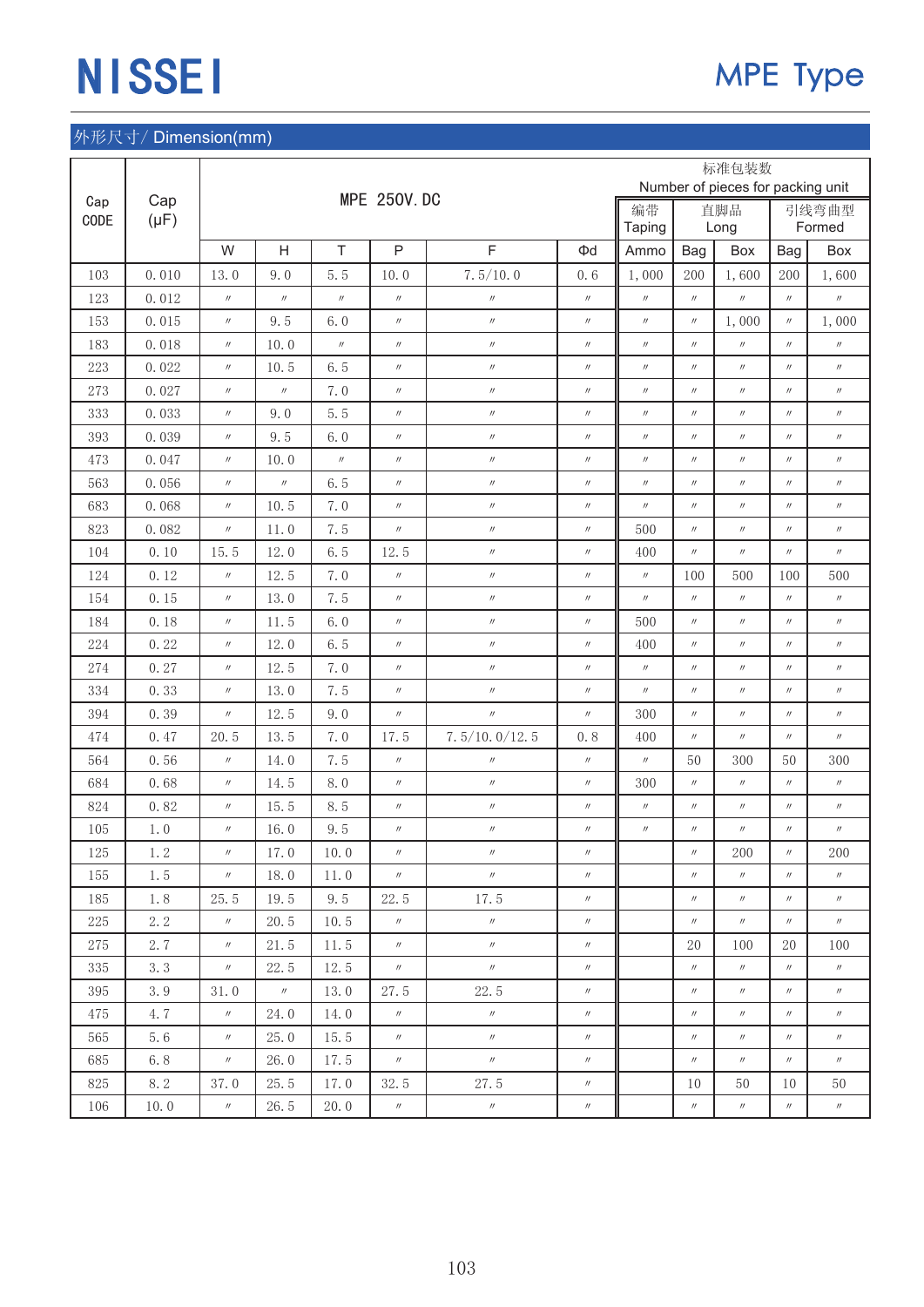# MPE Type NISSEI

|      |           |                   |                   |                   |                   |                   |                   |                   |                   | 标准包装数                             |                   |                   |
|------|-----------|-------------------|-------------------|-------------------|-------------------|-------------------|-------------------|-------------------|-------------------|-----------------------------------|-------------------|-------------------|
| Cap  | Cap       |                   |                   |                   | MPE 400/450V. DC  |                   |                   |                   |                   | Number of pieces for packing unit |                   |                   |
| CODE | $(\mu F)$ |                   |                   |                   |                   |                   |                   | 编带<br>Taping      |                   | 直脚品<br>Long                       |                   | 引线弯曲型<br>Formed   |
|      |           | W                 | H                 | $\top$            | $\mathsf{P}$      | $\overline{F}$    | $\Phi$ d          | Ammo              | Bag               | Box                               | Bag               | Box               |
| 103  | 0.010     | 13.0              | 9.0               | 5.5               | 10.0              | 7.5/10.0          | 0, 6              | 1,000             | 200               | 1,600                             | 200               | 1,600             |
| 123  | 0.012     | $^{\prime\prime}$ | $^{\prime\prime}$ | $\prime\prime$    | $^{\prime\prime}$ | $\prime\prime$    | $\prime\prime$    | $^{\prime\prime}$ | $\prime\prime$    | $^{\prime\prime}$                 | $^{\prime\prime}$ | $\prime\prime$    |
| 153  | 0.015     | $^{\prime\prime}$ | 9.5               | 6.0               | $^{\prime\prime}$ | $^{\prime\prime}$ | $^{\prime\prime}$ | $^{\prime\prime}$ | $\prime\prime$    | 1,000                             | $^{\prime\prime}$ | 1,000             |
| 183  | 0.018     | $^{\prime\prime}$ | 10.0              | $\prime\prime$    | $^{\prime\prime}$ | $^{\prime\prime}$ | $^{\prime\prime}$ | $\prime\prime$    | $^{\prime\prime}$ | $\prime\prime$                    | $^{\prime\prime}$ | $\prime\prime$    |
| 223  | 0.022     | $^{\prime\prime}$ | 10.5              | 6.5               | $^{\prime\prime}$ | $\prime$          | $\prime\prime$    | $\prime\prime$    | $^{\prime\prime}$ | $^{\prime\prime}$                 | $^{\prime\prime}$ | $^{\prime\prime}$ |
| 273  | 0.027     | $\prime\prime$    | $\prime\prime$    | 7.0               | $^{\prime\prime}$ | $\prime\prime$    | $\prime\prime$    | $\prime\prime$    | $\prime\prime$    | $\prime\prime$                    | $^{\prime\prime}$ | $\prime\prime$    |
| 333  | 0.033     | $^{\prime\prime}$ | 9.0               | 5.5               | $^{\prime\prime}$ | $\prime\prime$    | $\prime\prime$    | $\prime\prime$    | $\prime\prime$    | $^{\prime\prime}$                 | $^{\prime\prime}$ | $^{\prime\prime}$ |
| 393  | 0.039     | $^{\prime\prime}$ | 9.5               | 6.0               | $^{\prime\prime}$ | $\prime\prime$    | $^{\prime\prime}$ | $^{\prime\prime}$ | $\prime\prime$    | $^{\prime\prime}$                 | $^{\prime\prime}$ | $^{\prime\prime}$ |
| 473  | 0.047     | $^{\prime\prime}$ | 10.0              | $^{\prime\prime}$ | $^{\prime\prime}$ | $^{\prime\prime}$ | $\prime\prime$    | $^{\prime\prime}$ | $\prime\prime$    | $^{\prime\prime}$                 | $^{\prime\prime}$ | $^{\prime\prime}$ |
| 563  | 0.056     | $^{\prime\prime}$ | $^{\prime\prime}$ | 6.5               | $^{\prime\prime}$ | $^{\prime\prime}$ | $^{\prime\prime}$ | $^{\prime\prime}$ | $\prime\prime$    | $^{\prime\prime}$                 | $^{\prime\prime}$ | $^{\prime\prime}$ |
| 683  | 0.068     | $^{\prime\prime}$ | 10.5              | 7.0               | $^{\prime\prime}$ | $\prime\prime$    | $^{\prime\prime}$ | $^{\prime\prime}$ | $\prime\prime$    | $^{\prime\prime}$                 | $\prime\prime$    | $^{\prime\prime}$ |
| 823  | 0.082     | $^{\prime\prime}$ | 11.0              | 7.5               | $\prime\prime$    | $\prime\prime$    | $\prime\prime$    | 500               | $\prime\prime$    | $^{\prime\prime}$                 | $^{\prime\prime}$ | $^{\prime\prime}$ |
| 104  | 0.10      | 15.5              | 12.0              | 6.5               | 12.5              | $^{\prime\prime}$ | $^{\prime\prime}$ | 400               | $\prime\prime$    | $^{\prime\prime}$                 | $^{\prime\prime}$ | $^{\prime\prime}$ |
| 124  | 0.12      | $\prime\prime$    | 12.5              | 7.0               | $^{\prime\prime}$ | $\prime\prime$    | $\prime\prime$    | $^{\prime\prime}$ | 100               | 500                               | 100               | 500               |
| 154  | 0.15      | $^{\prime\prime}$ | 13.0              | 7.5               | $^{\prime\prime}$ | $\prime$          | $\prime\prime$    | $^{\prime\prime}$ | $^{\prime\prime}$ | $\prime\prime$                    | $^{\prime\prime}$ | $^{\prime\prime}$ |
| 184  | 0.18      | 18.5              | 13.5              | 7.0               | 15.0              | 7.5/10.0/12.5     | 0.8               | $\prime\prime$    | $\prime\prime$    | $^{\prime\prime}$                 | $^{\prime\prime}$ | $^{\prime\prime}$ |
| 224  | 0.22      | $^{\prime\prime}$ | 14.0              | 7.5               | $^{\prime\prime}$ | $^{\prime\prime}$ | $\prime\prime$    | $^{\prime\prime}$ | $^{\prime\prime}$ | $^{\prime\prime}$                 | $^{\prime\prime}$ | $^{\prime\prime}$ |
| 274  | 0.27      | $^{\prime\prime}$ | 15.0              | 8.0               | $^{\prime\prime}$ | $\prime\prime$    | $^{\prime\prime}$ | 300               | 50                | 400                               | 50                | 400               |
| 334  | 0.33      | $^{\prime\prime}$ | 15.5              | 9.0               | $^{\prime\prime}$ | $\prime\prime$    | $\prime\prime$    | $^{\prime\prime}$ | $\prime\prime$    | $^{\prime\prime}$                 | $^{\prime\prime}$ | $^{\prime\prime}$ |
| 394  | 0.39      | $^{\prime\prime}$ | $^{\prime\prime}$ | 10.0              | $^{\prime\prime}$ | $\prime\prime$    | $\prime\prime$    |                   | $^{\prime\prime}$ | $^{\prime\prime}$                 | $^{\prime\prime}$ | $^{\prime\prime}$ |
| 474  | 0.47      | 20.5              | 16.5              | 9.5               | 17.5              | $^{\prime\prime}$ | $^{\prime\prime}$ |                   | $^{\prime\prime}$ | 300                               | $\prime\prime$    | $^{\prime\prime}$ |
| 564  | 0.56      | $^{\prime\prime}$ | 17.0              | 10.5              | $^{\prime\prime}$ | $^{\prime\prime}$ | $^{\prime\prime}$ |                   | 25                | 200                               | 25                | 200               |
| 684  | 0.68      | $^{\prime\prime}$ | 17.5              | 12.0              | $^{\prime\prime}$ | $^{\prime\prime}$ | $^{\prime\prime}$ |                   | $\prime\prime$    | $\prime\prime$                    | $^{\prime\prime}$ | $^{\prime\prime}$ |
| 824  | 0.82      | 25.5              | 18.5              | 10.0              | 22.5              | 17.5              | $\prime\prime$    |                   | $^{\prime\prime}$ | $^{\prime\prime}$                 | $^{\prime\prime}$ | $^{\prime\prime}$ |
| 105  | 1.0       | $^{\prime\prime}$ | 19.5              | 11.0              | $^{\prime\prime}$ | $\prime\prime$    | $\prime\prime$    |                   | $\prime\prime$    | $\prime\prime$                    | $^{\prime\prime}$ | $^{\prime\prime}$ |
| 125  | 1.2       | $^{\prime\prime}$ | 20.5              | 12.0              | $^{\prime\prime}$ | $\prime\prime$    | $\prime\prime$    |                   | 20                | 100                               | 20                | 100               |
| 155  | 1.5       | $^{\prime\prime}$ | 22.0              | 13.5              | $^{\prime\prime}$ | $^{\prime\prime}$ | $\prime\prime$    |                   | $\prime\prime$    | $\prime\prime$                    | $\prime\prime$    | $\prime\prime$    |
| 185  | 1.8       | 31.0              | 23.0              | 13.0              | 27.5              | 22.5              | $^{\prime\prime}$ |                   | $^{\prime\prime}$ | $^{\prime\prime}$                 | $^{\prime\prime}$ | $^{\prime\prime}$ |
| 225  | 2.2       | $^{\prime\prime}$ | 24.5              | 14.5              | $^{\prime\prime}$ | $\prime$          | $^{\prime\prime}$ |                   | $^{\prime\prime}$ | $^{\prime\prime}$                 | $^{\prime\prime}$ | $^{\prime\prime}$ |
| 275  | 2.7       | 37.0              | 24.0              | 14.0              | 32.5              | 27.5              | $^{\prime\prime}$ |                   | 10                | 50                                | 10                | 50                |
| 335  | 3.3       | $^{\prime\prime}$ | 25.0              | 16.5              | $^{\prime\prime}$ | $^{\prime\prime}$ | $^{\prime\prime}$ |                   | $\prime\prime$    | $^{\prime\prime}$                 | $^{\prime\prime}$ | $^{\prime\prime}$ |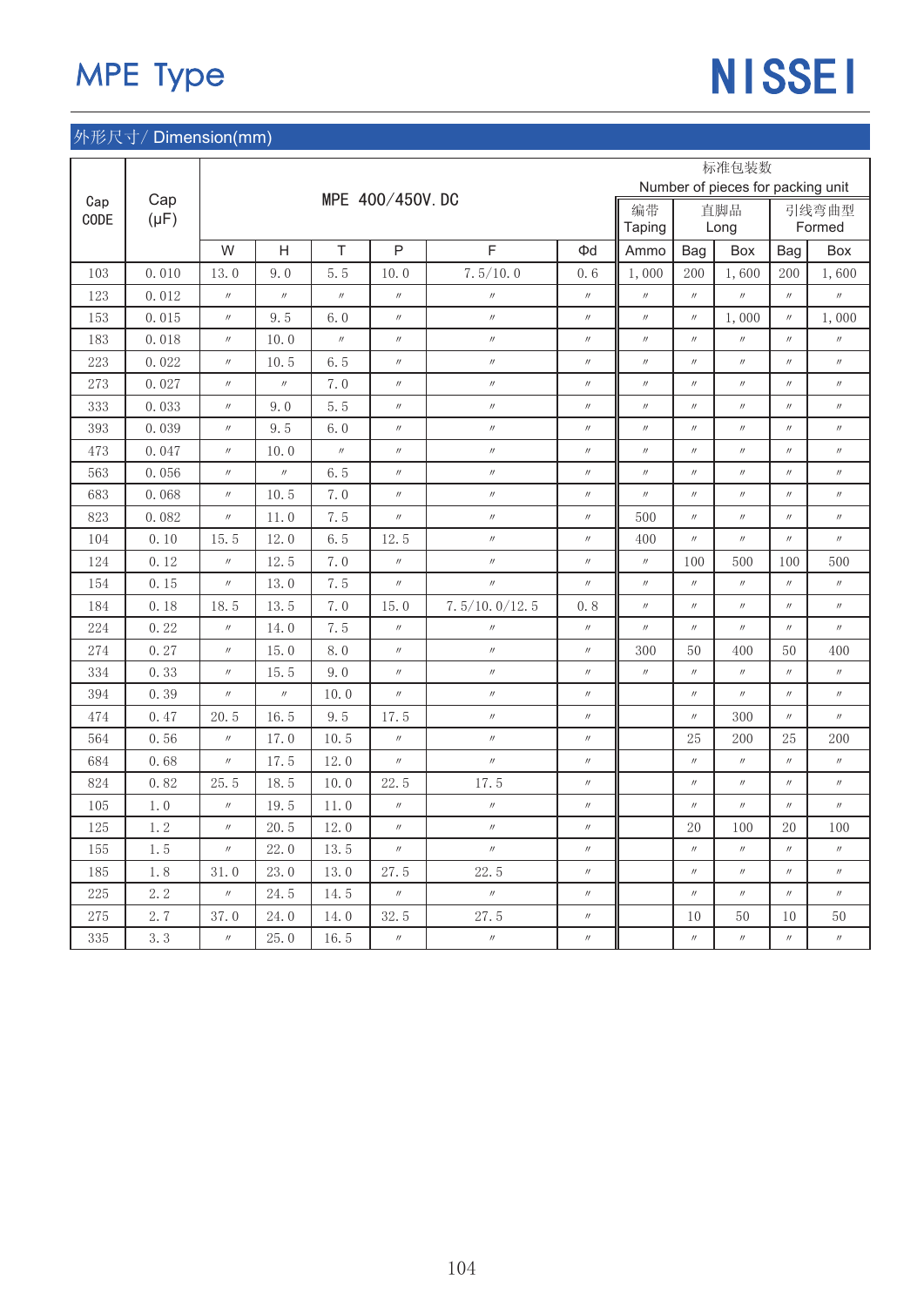|             |           |                   |                   |                   |                    |                   |                   |                   |                   | 标准包装数                             |                   |                   |
|-------------|-----------|-------------------|-------------------|-------------------|--------------------|-------------------|-------------------|-------------------|-------------------|-----------------------------------|-------------------|-------------------|
|             | Cap       |                   |                   |                   | <b>MPE 630V.DC</b> |                   |                   |                   |                   | Number of pieces for packing unit |                   |                   |
| Cap<br>CODE | $(\mu F)$ |                   |                   |                   |                    |                   |                   | 编带                |                   | 直脚品                               |                   | 引线弯曲型             |
|             |           |                   |                   |                   |                    |                   |                   | Taping            |                   | Long                              |                   | Formed            |
|             |           | W                 | H                 | T                 | $\mathsf{P}$       | F                 | Φd                | Ammo              | Bag               | Box                               | Bag               | Box               |
| 103         | 0.010     | 13.0              | 9.0               | 5.5               | 10.0               | 7.5/10.0          | 0.6               | 1,000             | 200               | 1,600                             | 200               | 1,600             |
| 123         | 0.012     | $^{\prime\prime}$ | $^{\prime\prime}$ | $\prime\prime$    | $^{\prime\prime}$  | $\prime$          | $\prime\prime$    | $^{\prime\prime}$ | $^{\prime\prime}$ | $^{\prime\prime}$                 | $^{\prime\prime}$ | $^{\prime\prime}$ |
| 153         | 0.015     | $^{\prime\prime}$ | 9.5               | 6.0               | $^{\prime\prime}$  | $^{\prime\prime}$ | $^{\prime\prime}$ | $^{\prime\prime}$ | $^{\prime\prime}$ | 1,000                             | $^{\prime\prime}$ | 1,000             |
| 183         | 0.018     | $\prime\prime$    | 10.0              | $\prime\prime$    | $^{\prime\prime}$  | $\prime\prime$    | $\prime\prime$    | $^{\prime\prime}$ | $^{\prime\prime}$ | $^{\prime\prime}$                 | $^{\prime\prime}$ | $\prime\prime$    |
| 223         | 0.022     | $\prime\prime$    | 10.5              | 6.5               | $^{\prime\prime}$  | $\prime\prime$    | $\prime\prime$    | $^{\prime\prime}$ | $^{\prime\prime}$ | $^{\prime\prime}$                 | $^{\prime\prime}$ | $^{\prime\prime}$ |
| 273         | 0.027     | $\prime\prime$    | $\prime\prime$    | 7.0               | $\prime\prime$     | $^{\prime\prime}$ | $^{\prime\prime}$ | $^{\prime\prime}$ | $^{\prime\prime}$ | $\prime\prime$                    | $^{\prime\prime}$ | $\prime\prime$    |
| 333         | 0.033     | 15.5              | 11.5              | 6.5               | 12.5               | $\prime\prime$    | $^{\prime\prime}$ | 400               | $^{\prime\prime}$ | $^{\prime\prime}$                 | $^{\prime\prime}$ | $^{\prime\prime}$ |
| 393         | 0.039     | $^{\prime\prime}$ | 12.0              | $\prime\prime$    | $^{\prime\prime}$  | $^{\prime\prime}$ | $\prime\prime$    | $\prime\prime$    | $^{\prime\prime}$ | $^{\prime\prime}$                 | $^{\prime\prime}$ | $^{\prime\prime}$ |
| 473         | 0.047     | $^{\prime\prime}$ | 12.5              | 7.0               | $^{\prime\prime}$  | $\prime\prime$    | $\prime\prime$    | $\prime\prime$    | $\prime\prime$    | $^{\prime\prime}$                 | $^{\prime\prime}$ | $\prime\prime$    |
| 563         | 0.056     | $^{\prime\prime}$ | 13.0              | 7.5               | $^{\prime\prime}$  | $^{\prime\prime}$ | $\prime\prime$    | $^{\prime\prime}$ | 100               | 500                               | 100               | 500               |
| 683         | 0.068     | $\prime\prime$    | 12.5              | 9.0               | $^{\prime\prime}$  | $^{\prime\prime}$ | $^{\prime\prime}$ | 300               | $^{\prime\prime}$ | $^{\prime\prime}$                 | $^{\prime\prime}$ | $^{\prime\prime}$ |
| 823         | 0.082     | 18.5              | 14.0              | 7.0               | 15.0               | 7.5/10.0/12.5     | 0.8               | 400               | $^{\prime\prime}$ | $^{\prime\prime}$                 | $^{\prime\prime}$ | $^{\prime\prime}$ |
| 104         | 0.10      | $^{\prime\prime}$ | 14.5              | 8.0               | $^{\prime\prime}$  | $\prime\prime$    | $\prime\prime$    | 300               | $\prime\prime$    | $^{\prime\prime}$                 | $^{\prime\prime}$ | $^{\prime\prime}$ |
| 124         | 0.12      | $\prime\prime$    | 15.0              | 8.5               | $\prime\prime$     | $\prime\prime$    | $\prime\prime$    | $^{\prime\prime}$ | 50                | 300                               | 50                | 300               |
| 154         | 0.15      | $^{\prime\prime}$ | 16.0              | 9.5               | $^{\prime\prime}$  | $^{\prime\prime}$ | $^{\prime\prime}$ | $^{\prime\prime}$ | $^{\prime\prime}$ | $^{\prime\prime}$                 | $^{\prime\prime}$ | $^{\prime\prime}$ |
| 184         | 0.18      | 20.5              | $^{\prime\prime}$ | $^{\prime\prime}$ | 17.5               | $\prime\prime$    | $\prime\prime$    | $^{\prime\prime}$ | $\prime\prime$    | $^{\prime\prime}$                 | $^{\prime\prime}$ | $^{\prime\prime}$ |
| 224         | 0.22      | $^{\prime\prime}$ | 17.0              | 10.0              | $^{\prime\prime}$  | $^{\prime\prime}$ | $^{\prime\prime}$ |                   | $^{\prime\prime}$ | $^{\prime\prime}$                 | $^{\prime\prime}$ | $^{\prime\prime}$ |
| 274         | 0.27      | $^{\prime\prime}$ | 18.0              | 11.0              | $^{\prime\prime}$  | $^{\prime\prime}$ | $\prime\prime$    |                   | 25                | 200                               | 25                | 200               |
| 334         | 0.33      | 25.5              | 18.5              | 10.0              | 22.5               | 17.5              | $\prime\prime$    |                   | $^{\prime\prime}$ | $^{\prime\prime}$                 | $^{\prime\prime}$ | $^{\prime\prime}$ |
| 394         | 0.39      | $^{\prime\prime}$ | 19.0              | 10.5              | $^{\prime\prime}$  | $\prime\prime$    | $^{\prime\prime}$ |                   | $^{\prime\prime}$ | $^{\prime\prime}$                 | $^{\prime\prime}$ | $^{\prime\prime}$ |
| 474         | 0.47      | $^{\prime\prime}$ | 20.0              | 11.5              | $^{\prime\prime}$  | $\prime\prime$    | $\prime\prime$    |                   | $^{\prime\prime}$ | $^{\prime\prime}$                 | $^{\prime\prime}$ | $^{\prime\prime}$ |
| 564         | 0.56      | $^{\prime\prime}$ | 21.0              | 13.0              | $^{\prime\prime}$  | $\prime$          | $\prime\prime$    |                   | 20                | 100                               | 20                | 100               |
| 684         | 0.68      | $\prime\prime$    | 22.5              | 14.0              | $^{\prime\prime}$  | $\prime\prime$    | $\prime\prime$    |                   | $\prime\prime$    | $^{\prime\prime}$                 | $^{\prime\prime}$ | $^{\prime\prime}$ |
| 824         | 0.82      | 31.0              | 23.5              | 13.5              | 27.5               | 22.5              | $\prime\prime$    |                   | $^{\prime\prime}$ | $^{\prime\prime}$                 | $^{\prime\prime}$ | $^{\prime\prime}$ |
| 105         | 1.0       | $^{\prime\prime}$ | 25.0              | 15.0              | $^{\prime\prime}$  | $^{\prime\prime}$ | $\prime\prime$    |                   | $\prime\prime$    | $^{\prime\prime}$                 | $^{\prime\prime}$ | $^{\prime\prime}$ |
| 125         | 1.2       | $^{\prime\prime}$ | 26.0              | 16.5              | $\prime\prime$     | $\prime$          | $\prime\prime$    |                   | $^{\prime\prime}$ | $^{\prime\prime}$                 | $^{\prime\prime}$ | $^{\prime\prime}$ |
| 155         | 1.5       | 37.0              | 25.5              | 17.0              | 32.5               | 27.5              | $\prime\prime$    |                   | 10                | 50                                | 10                | 50                |
| 185         | 1.8       | $^{\prime\prime}$ | 26.0              | 19.5              | $^{\prime\prime}$  | $\prime\prime$    | $\prime\prime$    |                   | $^{\prime\prime}$ | $^{\prime\prime}$                 | $^{\prime\prime}$ | $^{\prime\prime}$ |
| 225         | 2.2       | $\prime\prime$    | 28.0              | 21.0              | $^{\prime\prime}$  | $\prime\prime$    | $^{\prime\prime}$ |                   | $^{\prime\prime}$ | $^{\prime\prime}$                 | $^{\prime\prime}$ | $^{\prime\prime}$ |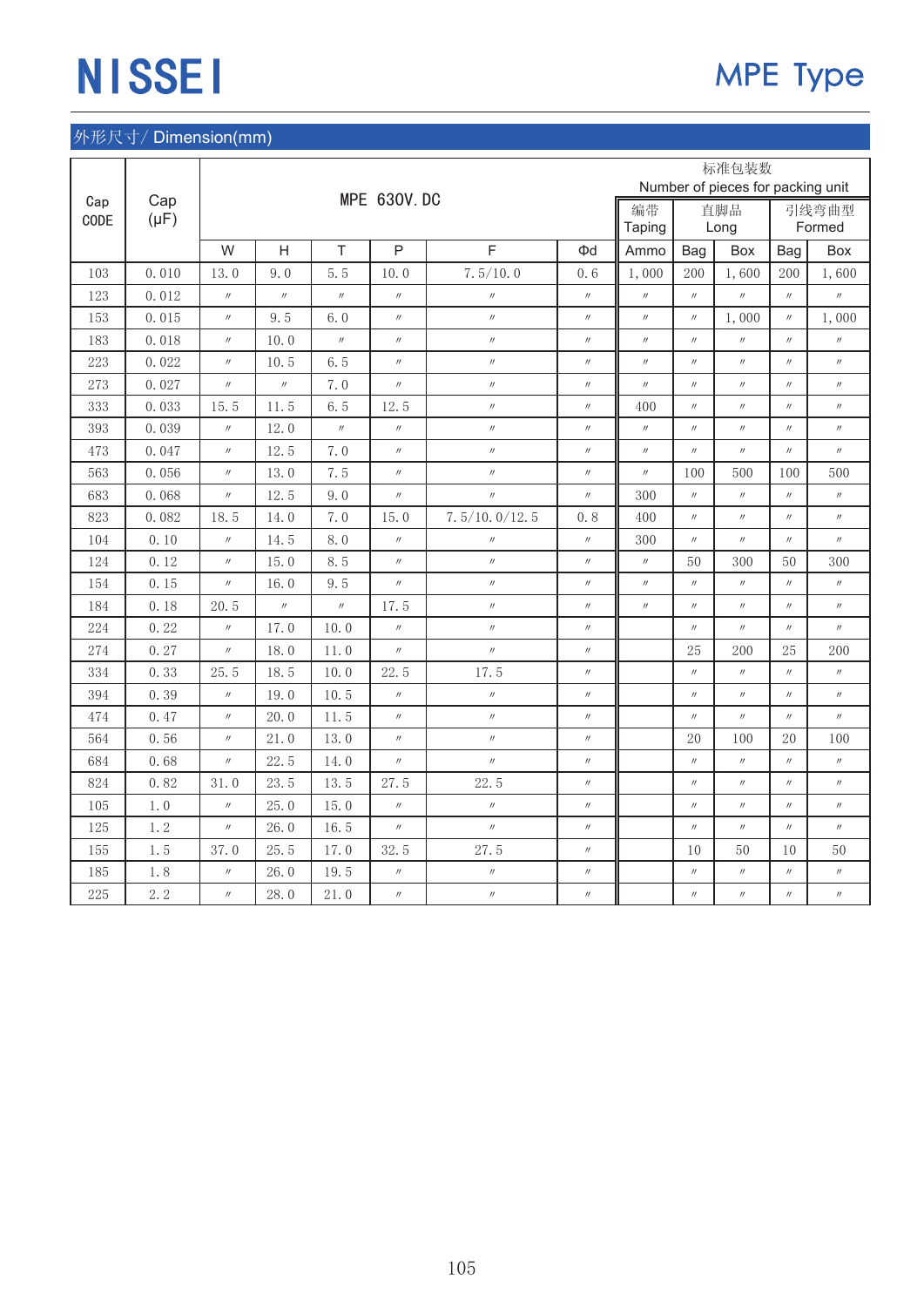# MPE Type NISSEI

|         |           |                   |                   |                   |                    |                   |                   |                   |                   | 标准包装数                             |                   |                   |
|---------|-----------|-------------------|-------------------|-------------------|--------------------|-------------------|-------------------|-------------------|-------------------|-----------------------------------|-------------------|-------------------|
| Cap     | Cap       |                   |                   |                   | <b>MPE 800V.DC</b> |                   |                   |                   |                   | Number of pieces for packing unit |                   |                   |
| CODE    | $(\mu F)$ |                   |                   |                   |                    |                   |                   | 编带<br>Taping      |                   | 直脚品<br>Long                       |                   | 引线弯曲型<br>Formed   |
|         |           | W                 | H                 | T                 | P                  | $\mathsf F$       | Φd                | Ammo              | Bag               | Box                               | Bag               | Box               |
| 102     | 0.0010    | 18.5              | 9.0               | 5.5               | 15.0               | 7.5/15.0          | 0.6               | 500               | 100               | 500                               | 100               | 500               |
| 122     | 0.0012    | $^{\prime\prime}$ | 9.5               | 6.0               | $\prime\prime$     | $\prime\prime$    | $\prime\prime$    | $^{\prime\prime}$ | $^{\prime\prime}$ | $^{\prime\prime}$                 | $^{\prime\prime}$ | $^{\prime\prime}$ |
| 152     | 0.0015    | $^{\prime\prime}$ | 10.0              | 6.5               | $^{\prime\prime}$  | $\prime\prime$    | $^{\prime\prime}$ | 400               | $^{\prime\prime}$ | $^{\prime\prime}$                 | $^{\prime\prime}$ | $^{\prime\prime}$ |
| 182     | 0.0018    | $^{\prime\prime}$ | 10.5              | 7.0               | $^{\prime\prime}$  | $\prime\prime$    | $\prime\prime$    | $^{\prime\prime}$ | $^{\prime\prime}$ | $^{\prime\prime}$                 | $^{\prime\prime}$ | $^{\prime\prime}$ |
| 222     | 0.0022    | $\prime\prime$    | 11.0              | 7.5               | $\prime\prime$     | $\prime\prime$    | $^{\prime\prime}$ | $^{\prime\prime}$ | $^{\prime\prime}$ | $^{\prime\prime}$                 | $^{\prime\prime}$ | $\prime\prime$    |
| 272     | 0.0027    | $\prime\prime$    | 9.0               | 5.5               | $\prime\prime$     | $\prime\prime$    | $^{\prime\prime}$ | 500               | $^{\prime\prime}$ | $^{\prime\prime}$                 | $^{\prime\prime}$ | $^{\prime\prime}$ |
| 332     | 0.0033    | $^{\prime\prime}$ | 9.5               | 6.0               | $^{\prime\prime}$  | $\prime\prime$    | $^{\prime\prime}$ | $^{\prime\prime}$ | $^{\prime\prime}$ | $^{\prime\prime}$                 | $^{\prime\prime}$ | $^{\prime\prime}$ |
| 392     | 0.0039    | $^{\prime\prime}$ | $^{\prime\prime}$ | $\prime\prime$    | $\prime\prime$     | $\prime\prime$    | $^{\prime\prime}$ | $\prime\prime$    | $^{\prime\prime}$ | $^{\prime\prime}$                 | $^{\prime\prime}$ | $^{\prime\prime}$ |
| 472     | 0.0047    | $^{\prime\prime}$ | 11.0              | $^{\prime\prime}$ | $\prime\prime$     | $\prime\prime$    | $^{\prime\prime}$ | $^{\prime\prime}$ | $^{\prime\prime}$ | $^{\prime\prime}$                 | $^{\prime\prime}$ | $^{\prime\prime}$ |
| 562     | 0.0056    | $\prime\prime$    | 9.5               | $\prime\prime$    | $^{\prime\prime}$  | $\prime\prime$    | $\prime\prime$    | $\prime\prime$    | $^{\prime\prime}$ | $^{\prime\prime}$                 | $^{\prime\prime}$ | $^{\prime\prime}$ |
| 682     | 0.0068    | $^{\prime\prime}$ | 10.0              | $^{\prime\prime}$ | $\prime\prime$     | $\prime\prime$    | $^{\prime\prime}$ | $\prime\prime$    | $^{\prime\prime}$ | $^{\prime\prime}$                 | $^{\prime\prime}$ | $^{\prime\prime}$ |
| 822     | 0.0082    | $^{\prime\prime}$ | 9.0               | 5.5               | $^{\prime\prime}$  | $\prime\prime$    | $\prime\prime$    | $^{\prime\prime}$ | $^{\prime\prime}$ | $^{\prime\prime}$                 | $^{\prime\prime}$ | $^{\prime\prime}$ |
| 103     | 0.010     | $^{\prime\prime}$ | 9.5               | 6.0               | $\prime\prime$     | $\prime\prime$    | $^{\prime\prime}$ | $^{\prime\prime}$ | $^{\prime\prime}$ | $^{\prime\prime}$                 | $^{\prime\prime}$ | $^{\prime\prime}$ |
| 123     | 0.012     | $^{\prime\prime}$ | 11.0              | $\prime\prime$    | $^{\prime\prime}$  | $\prime\prime$    | $\prime\prime$    | $\prime\prime$    | $\prime\prime$    | $^{\prime\prime}$                 | $^{\prime\prime}$ | $^{\prime\prime}$ |
| 153     | 0.015     | $^{\prime\prime}$ | 9.5               | $^{\prime\prime}$ | $^{\prime\prime}$  | $\prime\prime$    | $\prime\prime$    | $^{\prime\prime}$ | $^{\prime\prime}$ | $^{\prime\prime}$                 | $\prime\prime$    | $^{\prime\prime}$ |
| 183     | 0.018     | $^{\prime\prime}$ | 11.0              | $\prime\prime$    | $\prime\prime$     | $\prime\prime$    | $^{\prime\prime}$ | $^{\prime\prime}$ | $^{\prime\prime}$ | $^{\prime\prime}$                 | $^{\prime\prime}$ | $^{\prime\prime}$ |
| 223     | 0.022     | $^{\prime\prime}$ | 11.5              | $^{\prime\prime}$ | $\prime\prime$     | $^{\prime\prime}$ | 0, 8              | $^{\prime\prime}$ | $^{\prime\prime}$ | $^{\prime\prime}$                 | $^{\prime\prime}$ | $^{\prime\prime}$ |
| 273     | 0.027     | $^{\prime\prime}$ | 12.5              | 7.0               | $\prime\prime$     | $\prime\prime$    | $\prime\prime$    | 400               | $^{\prime\prime}$ | $^{\prime\prime}$                 | $^{\prime\prime}$ | $^{\prime\prime}$ |
| 333     | 0.033     | 23.5              | 11.5              | 6.5               | 20.0               | 15. $0/20.0$      | $^{\prime\prime}$ | $^{\prime\prime}$ | $\prime\prime$    | $^{\prime\prime}$                 | $^{\prime\prime}$ | $^{\prime\prime}$ |
| 393     | 0.039     | $^{\prime\prime}$ | 12.0              | 7.0               | $^{\prime\prime}$  | $\prime\prime$    | $\prime\prime$    | $^{\prime\prime}$ | $^{\prime\prime}$ | $^{\prime\prime}$                 | $\prime\prime$    | $^{\prime\prime}$ |
| 473     | 0.047     | $^{\prime\prime}$ | 12.5              | 7.5               | $\prime\prime$     | $\prime\prime$    | $^{\prime\prime}$ | $^{\prime\prime}$ | $^{\prime\prime}$ | $^{\prime\prime}$                 | $^{\prime\prime}$ | $^{\prime\prime}$ |
| 563     | 0.056     | $\prime\prime$    | 14.0              | $\prime\prime$    | $^{\prime\prime}$  | $\prime\prime$    | $^{\prime\prime}$ | $\prime\prime$    | 50                | 300                               | 50                | 300               |
| 683     | 0.068     | $\prime\prime$    | 17.0              | 7.0               | $^{\prime\prime}$  | $\prime\prime$    | $\prime\prime$    | $^{\prime\prime}$ | $^{\prime\prime}$ | $^{\prime\prime}$                 | $^{\prime\prime}$ | $\prime\prime$    |
| 823     | 0.082     | $^{\prime\prime}$ | 17.5              | 7.5               | $\prime\prime$     | $\prime\prime$    | $^{\prime\prime}$ | $^{\prime\prime}$ | $^{\prime\prime}$ | $^{\prime\prime}$                 | $^{\prime\prime}$ | $^{\prime\prime}$ |
| 104     | 0.10      | $^{\prime\prime}$ | 18.5              | 8.5               | $^{\prime\prime}$  | $\prime\prime$    | $^{\prime\prime}$ | 300               | $^{\prime\prime}$ | $^{\prime\prime}$                 | $^{\prime\prime}$ | $^{\prime\prime}$ |
| 124     | 0.12      | 28.5              | 17.5              | 7.5               | 25.0               | 15. $0/25.0$      | $\prime\prime$    |                   | 25                | 150                               | 25                | 150               |
| $154\,$ | 0.15      | $^{\prime\prime}$ | $18.5\,$          | 8.5               | $^{\prime\prime}$  | $\prime\prime$    | $\prime\prime$    |                   | $\prime\prime$    | $^{\prime\prime}$                 | $^{\prime\prime}$ | $^{\prime\prime}$ |
| 184     | 0.18      | $\prime\prime$    | 20.5              | 9.0               | $\prime\prime$     | $^{\prime\prime}$ | $\prime\prime$    |                   | $^{\prime\prime}$ | $\prime\prime$                    | $^{\prime\prime}$ | $\prime\prime$    |
| 224     | 0.22      | $\prime\prime$    | 21.5              | 10.0              | $\prime\prime$     | $\prime\prime$    | $\prime\prime$    |                   | $^{\prime\prime}$ | $^{\prime\prime}$                 | $\prime\prime$    | $\prime\prime$    |
| 274     | 0.27      | $^{\prime\prime}$ | 22.5              | 11.0              | $^{\prime\prime}$  | $\prime\prime$    | $\prime\prime$    |                   | $\prime\prime$    | $^{\prime\prime}$                 | $\prime\prime$    | $\prime\prime$    |
| 334     | 0.33      | $\prime\prime$    | 23.5              | 12.0              | $\prime\prime$     | $\prime\prime$    | $\prime\prime$    |                   | $^{\prime\prime}$ | $\prime\prime$                    | $\prime\prime$    | $^{\prime\prime}$ |
| 394     | 0.39      | $\prime\prime$    | $\prime\prime$    | 13.5              | $\prime\prime$     | $^{\prime\prime}$ | $^{\prime\prime}$ |                   | 20                | 100                               | 20                | 100               |
| 474     | 0.47      | $\prime\prime$    | 25.0              | 15.0              | $\prime\prime$     | $\prime\prime$    | $\prime\prime$    |                   | $\prime\prime$    | $\prime\prime$                    | $^{\prime\prime}$ | $\prime\prime$    |
| 564     | 0.56      | $\prime\prime$    | 25.5              | 17.5              | $\prime\prime$     | $\prime\prime$    | $\prime\prime$    |                   | $^{\prime\prime}$ | $\prime\prime$                    | $^{\prime\prime}$ | $\prime\prime$    |
| 684     | 0.68      | $\prime\prime$    | 27.5              | 19.0              | $\prime\prime$     | $\prime\prime$    | $^{\prime\prime}$ |                   | $10\,$            | $50\,$                            | 10                | 50                |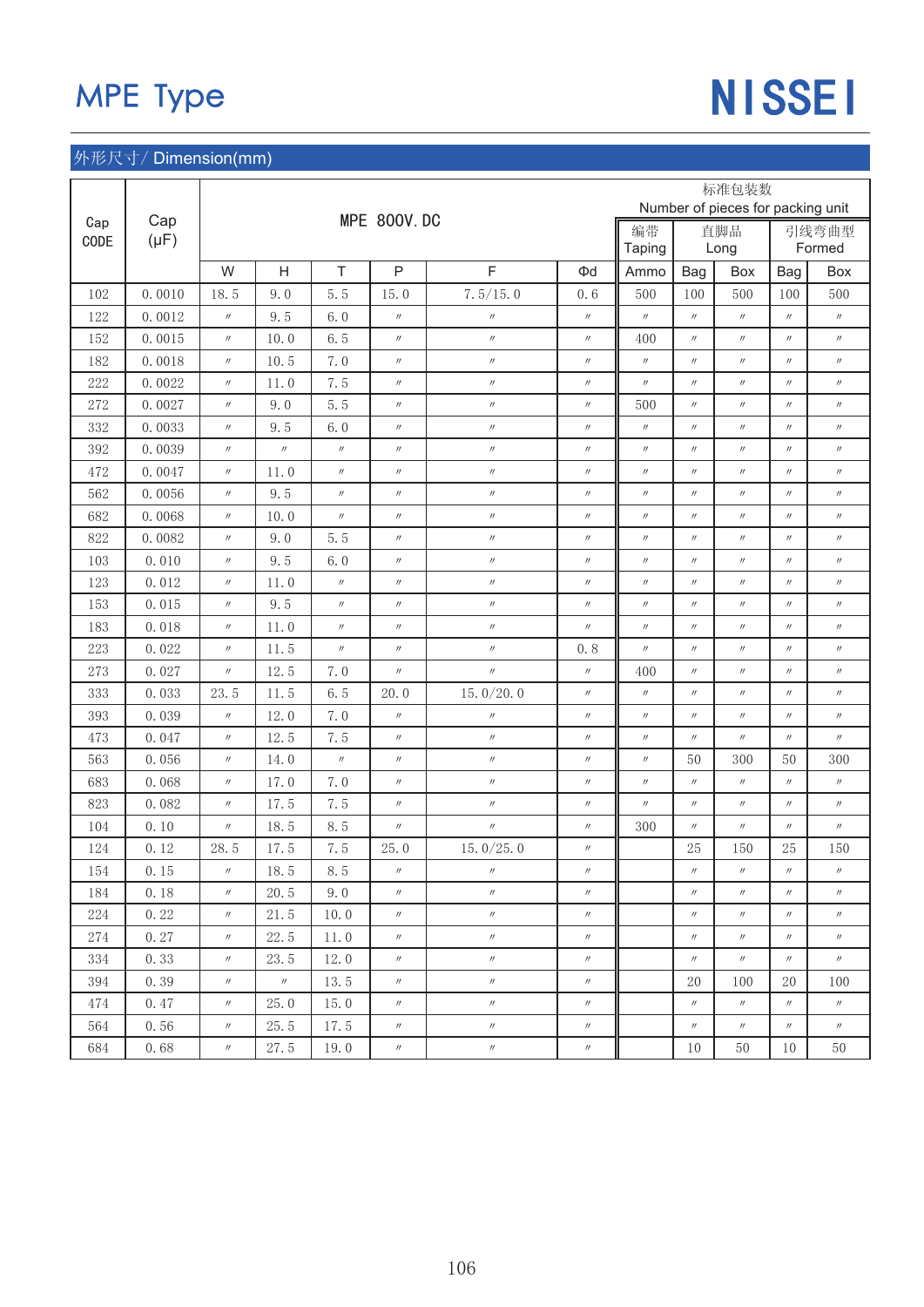|             |           |                   |                   |                   |                   |                   |                   |                   |                   | 标准包装数                             |                   |                   |
|-------------|-----------|-------------------|-------------------|-------------------|-------------------|-------------------|-------------------|-------------------|-------------------|-----------------------------------|-------------------|-------------------|
|             | Cap       |                   |                   |                   | MPE 1000V. DC     |                   |                   |                   |                   | Number of pieces for packing unit |                   |                   |
| Cap<br>CODE | $(\mu F)$ |                   |                   |                   |                   |                   |                   | 编带<br>Taping      |                   | 直脚品<br>Long                       |                   | 引线弯曲型<br>Formed   |
|             |           | W                 | $\overline{H}$    | T                 | $\mathsf{P}$      | F                 | Φd                | Ammo              | Bag               | Box                               | Bag               | Box               |
| 102         | 0.0010    | 18.5              | 9.0               | 5.5               | 15.0              | 7.5/15.0          | 0, 6              | 500               | 100               | 500                               | 100               | 500               |
| 122         | 0.0012    | $\prime\prime$    | 9.5               | 6.0               | $^{\prime\prime}$ | $\prime\prime$    | $^{\prime\prime}$ | $^{\prime\prime}$ | $^{\prime\prime}$ | $^{\prime\prime}$                 | $^{\prime\prime}$ | $^{\prime\prime}$ |
| 152         | 0.0015    | $^{\prime\prime}$ | 10.0              | 6.5               | $^{\prime\prime}$ | $\prime\prime$    | $^{\prime\prime}$ | 400               | $^{\prime\prime}$ | $^{\prime\prime}$                 | $^{\prime\prime}$ | $^{\prime\prime}$ |
| 182         | 0.0018    | $^{\prime\prime}$ | 10.5              | 7.0               | $^{\prime\prime}$ | $\prime\prime$    | $^{\prime\prime}$ | $^{\prime\prime}$ | $^{\prime\prime}$ | $^{\prime\prime}$                 | $^{\prime\prime}$ | $^{\prime\prime}$ |
| 222         | 0.0022    | $^{\prime\prime}$ | 11.0              | $^{\prime\prime}$ | $^{\prime\prime}$ | $^{\prime\prime}$ | $^{\prime\prime}$ | $\prime\prime$    | $^{\prime\prime}$ | $\prime\prime$                    | $^{\prime\prime}$ | $^{\prime\prime}$ |
| 272         | 0.0027    | $^{\prime\prime}$ | 9.0               | 5.5               | $^{\prime\prime}$ | $^{\prime\prime}$ | $\prime\prime$    | 500               | $\prime\prime$    | $^{\prime\prime}$                 | $\prime\prime$    | $^{\prime\prime}$ |
| 332         | 0.0033    | $^{\prime\prime}$ | 9.5               | 6.0               | $^{\prime\prime}$ | $\prime\prime$    | $\prime\prime$    | $\prime\prime$    | $^{\prime\prime}$ | $^{\prime\prime}$                 | $^{\prime\prime}$ | $^{\prime\prime}$ |
| 392         | 0.0039    | $^{\prime\prime}$ | $^{\prime\prime}$ | $\prime\prime$    | $^{\prime\prime}$ | $^{\prime\prime}$ | $^{\prime\prime}$ | $\prime\prime$    | $^{\prime\prime}$ | $^{\prime\prime}$                 | $^{\prime\prime}$ | $^{\prime\prime}$ |
| 472         | 0.0047    | $^{\prime\prime}$ | 11.0              | $\prime\prime$    | $^{\prime\prime}$ | $\prime\prime$    | $\prime\prime$    | $\prime\prime$    | $^{\prime\prime}$ | $^{\prime\prime}$                 | $^{\prime\prime}$ | $^{\prime\prime}$ |
| 562         | 0.0056    | $^{\prime\prime}$ | 9.5               | $^{\prime\prime}$ | $^{\prime\prime}$ | $\prime\prime$    | $^{\prime\prime}$ | $\prime\prime$    | $\prime\prime$    | $^{\prime\prime}$                 | $^{\prime\prime}$ | $^{\prime\prime}$ |
| 682         | 0.0068    | $\prime\prime$    | 10.0              | $^{\prime\prime}$ | $^{\prime\prime}$ | $^{\prime\prime}$ | $\prime\prime$    | $^{\prime\prime}$ | $^{\prime\prime}$ | $^{\prime\prime}$                 | $^{\prime\prime}$ | $^{\prime\prime}$ |
| 822         | 0.0082    | $^{\prime\prime}$ | 9.0               | 5.5               | $^{\prime\prime}$ | $\prime\prime$    | $\prime\prime$    | $^{\prime\prime}$ | $\prime\prime$    | $^{\prime\prime}$                 | $^{\prime\prime}$ | $^{\prime\prime}$ |
| 103         | 0.010     | $^{\prime\prime}$ | 9.5               | 6.0               | $^{\prime\prime}$ | $\prime$          | $^{\prime\prime}$ | $\prime\prime$    | $^{\prime\prime}$ | $^{\prime\prime}$                 | $^{\prime\prime}$ | $^{\prime\prime}$ |
| 123         | 0.012     | $^{\prime\prime}$ | 11.0              | $^{\prime\prime}$ | $^{\prime\prime}$ | $^{\prime\prime}$ | $^{\prime\prime}$ | $^{\prime\prime}$ | $^{\prime\prime}$ | $^{\prime\prime}$                 | $^{\prime\prime}$ | $^{\prime\prime}$ |
| 153         | 0.015     | $^{\prime\prime}$ | 11.5              | $\prime\prime$    | $\prime\prime$    | $^{\prime\prime}$ | $\prime\prime$    | $^{\prime\prime}$ | $\prime\prime$    | $^{\prime\prime}$                 | $\prime\prime$    | $^{\prime\prime}$ |
| 183         | 0.018     | $^{\prime\prime}$ | 12.0              | 6.5               | $^{\prime\prime}$ | $^{\prime\prime}$ | 0, 8              | 400               | $^{\prime\prime}$ | $^{\prime\prime}$                 | $^{\prime\prime}$ | $^{\prime\prime}$ |
| 223         | 0.022     | $^{\prime\prime}$ | 12.5              | 7.0               | $^{\prime\prime}$ | $^{\prime\prime}$ | $^{\prime\prime}$ | $\prime\prime$    | $^{\prime\prime}$ | $^{\prime\prime}$                 | $^{\prime\prime}$ | $^{\prime\prime}$ |
| 273         | 0.027     | $^{\prime\prime}$ | 13.0              | 8.0               | $^{\prime\prime}$ | $^{\prime\prime}$ | $\prime\prime$    | 300               | $\prime\prime$    | $^{\prime\prime}$                 | $^{\prime\prime}$ | $^{\prime\prime}$ |
| 333         | 0.033     | 23.5              | 12.5              | 7.0               | 20.0              | 15.0 $/20.0$      | $^{\prime\prime}$ | 400               | 50                | 250                               | 50                | 250               |
| 393         | 0.039     | $\prime\prime$    | 13.0              | 7.5               | $^{\prime\prime}$ | $\prime\prime$    | $^{\prime\prime}$ | $^{\prime\prime}$ | $^{\prime\prime}$ | $^{\prime\prime}$                 | $^{\prime\prime}$ | $\prime\prime$    |
| 473         | 0.047     | $^{\prime\prime}$ | 14.5              | $\prime\prime$    | $^{\prime\prime}$ | $\prime\prime$    | $^{\prime\prime}$ | $^{\prime\prime}$ | $\prime\prime$    | $^{\prime\prime}$                 | $^{\prime\prime}$ | $^{\prime\prime}$ |
| 563         | 0.056     | $^{\prime\prime}$ | 16.0              | 8.0               | $^{\prime\prime}$ | $\prime$          | $^{\prime\prime}$ | 300               | $\prime\prime$    | $\prime\prime$                    | $^{\prime\prime}$ | $\prime\prime$    |
| 683         | 0.068     | $^{\prime\prime}$ | 18.0              | $^{\prime\prime}$ | $^{\prime\prime}$ | $^{\prime\prime}$ | $^{\prime\prime}$ | $\prime\prime$    | $^{\prime\prime}$ | $\prime\prime$                    | $^{\prime\prime}$ | $^{\prime\prime}$ |
| 823         | 0.082     | $\prime\prime$    | 18.5              | 9.0               | $\prime\prime$    | $^{\prime\prime}$ | $\prime\prime$    | $^{\prime\prime}$ | $^{\prime\prime}$ | $^{\prime\prime}$                 | $\prime\prime$    | $^{\prime\prime}$ |
| 104         | 0.10      | $^{\prime\prime}$ | 19.5              | 9.5               | $^{\prime\prime}$ | $^{\prime\prime}$ | $\prime\prime$    | $^{\prime\prime}$ | 25                | $^{\prime\prime}$                 | 25                | $^{\prime\prime}$ |
| 124         | 0.12      | 28.5              | 19.0              | 9.0               | 25.0              | 15.0 $/25.0$      | $^{\prime\prime}$ |                   | $\prime\prime$    | 150                               | $^{\prime\prime}$ | 150               |
| 154         | 0.15      | $^{\prime\prime}$ | 20.0              | 10.0              | $^{\prime\prime}$ | $\prime\prime$    | $\prime\prime$    |                   | $^{\prime\prime}$ | $^{\prime\prime}$                 | $^{\prime\prime}$ | $^{\prime\prime}$ |
| 184         | 0.18      | $^{\prime\prime}$ | 22.0              | 10.5              | $^{\prime\prime}$ | $^{\prime\prime}$ | $\prime\prime$    |                   | $\prime\prime$    | $^{\prime\prime}$                 | $^{\prime\prime}$ | $^{\prime\prime}$ |
| 224         | 0.22      | $\prime\prime$    | 23.0              | 11.5              | $^{\prime\prime}$ | $^{\prime\prime}$ | $^{\prime\prime}$ |                   | $^{\prime\prime}$ | 100                               | $^{\prime\prime}$ | 100               |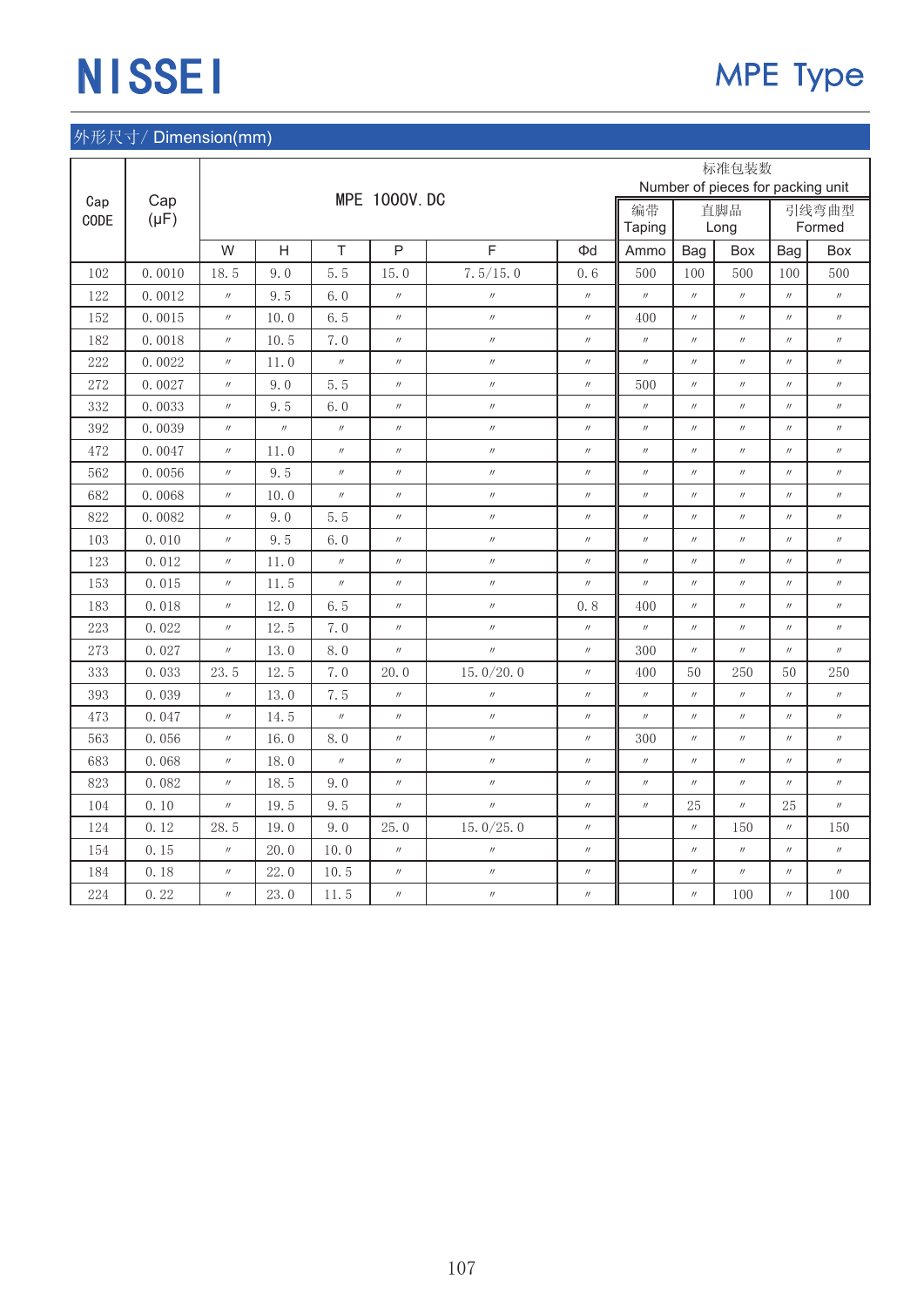# MPE Type NISSEI

|      |           |                   |                   |                   |                     |                   |                   |                   |                   | 标准包装数                             |                   |                   |
|------|-----------|-------------------|-------------------|-------------------|---------------------|-------------------|-------------------|-------------------|-------------------|-----------------------------------|-------------------|-------------------|
| Cap  | Cap       |                   |                   |                   | <b>MPE 1250V.DC</b> |                   |                   |                   |                   | Number of pieces for packing unit |                   |                   |
| CODE | $(\mu F)$ |                   |                   |                   |                     |                   |                   | 编带                |                   | 直脚品                               |                   | 引线弯曲型             |
|      |           |                   |                   |                   |                     |                   |                   | Taping            |                   | Long                              |                   | Formed            |
|      |           | W                 | $\overline{H}$    | T                 | $\mathsf{P}$        | F                 | Φd                | Ammo              | Bag               | Box                               | Bag               | Box               |
| 102  | 0.0010    | 18.5              | 9.0               | 5.5               | 15.0                | 7.5/15.0          | 0.6               | 500               | 100               | 500                               | 100               | 500               |
| 122  | 0.0012    | $\prime\prime$    | 9.5               | 6.0               | $^{\prime\prime}$   | $\prime\prime$    | $\prime\prime$    | $^{\prime\prime}$ | $^{\prime\prime}$ | $^{\prime\prime}$                 | $\prime\prime$    | $^{\prime\prime}$ |
| 152  | 0.0015    | $^{\prime\prime}$ | 10.0              | 6.5               | $^{\prime\prime}$   | $\prime\prime$    | $^{\prime\prime}$ | 400               | $^{\prime\prime}$ | $^{\prime\prime}$                 | $^{\prime\prime}$ | $^{\prime\prime}$ |
| 182  | 0.0018    | $^{\prime\prime}$ | 10.5              | 7.0               | $^{\prime\prime}$   | $\prime\prime$    | $^{\prime\prime}$ | $^{\prime\prime}$ | $^{\prime\prime}$ | $^{\prime\prime}$                 | $^{\prime\prime}$ | $^{\prime\prime}$ |
| 222  | 0.0022    | $^{\prime\prime}$ | 11.0              | 7.5               | $^{\prime\prime}$   | $^{\prime\prime}$ | $^{\prime\prime}$ | $^{\prime\prime}$ | $^{\prime\prime}$ | $^{\prime\prime}$                 | $^{\prime\prime}$ | $^{\prime\prime}$ |
| 272  | 0.0027    | $^{\prime\prime}$ | 9.0               | 5.5               | $^{\prime\prime}$   | $\prime\prime$    | $\prime\prime$    | 500               | $^{\prime\prime}$ | $^{\prime\prime}$                 | $^{\prime\prime}$ | $^{\prime\prime}$ |
| 332  | 0.0033    | $^{\prime\prime}$ | 9.5               | 6.0               | $^{\prime\prime}$   | $\prime\prime$    | $^{\prime\prime}$ | $\prime\prime$    | $^{\prime\prime}$ | $^{\prime\prime}$                 | $^{\prime\prime}$ | $^{\prime\prime}$ |
| 392  | 0.0039    | $^{\prime\prime}$ | $^{\prime\prime}$ | $^{\prime\prime}$ | $^{\prime\prime}$   | $\prime\prime$    | $^{\prime\prime}$ | $^{\prime\prime}$ | $^{\prime\prime}$ | $^{\prime\prime}$                 | $\prime\prime$    | $^{\prime\prime}$ |
| 472  | 0.0047    | $^{\prime\prime}$ | 11.0              | $^{\prime\prime}$ | $^{\prime\prime}$   | $^{\prime\prime}$ | $^{\prime\prime}$ | $\prime\prime$    | $^{\prime\prime}$ | $^{\prime\prime}$                 | $^{\prime\prime}$ | $\prime\prime$    |
| 562  | 0.0056    | $^{\prime\prime}$ | 9.5               | $\prime\prime$    | $^{\prime\prime}$   | $\prime\prime$    | $\prime\prime$    | $^{\prime\prime}$ | $\prime\prime$    | $^{\prime\prime}$                 | $^{\prime\prime}$ | $^{\prime\prime}$ |
| 682  | 0.0068    | $^{\prime\prime}$ | 10.0              | $^{\prime\prime}$ | $^{\prime\prime}$   | $^{\prime\prime}$ | $^{\prime\prime}$ | $^{\prime\prime}$ | $^{\prime\prime}$ | $^{\prime\prime}$                 | $^{\prime\prime}$ | $^{\prime\prime}$ |
| 822  | 0.0082    | $^{\prime\prime}$ | 11.0              | $^{\prime\prime}$ | $^{\prime\prime}$   | $\prime\prime$    | $^{\prime\prime}$ | $\prime\prime$    | $\prime\prime$    | $^{\prime\prime}$                 | $\prime\prime$    | $^{\prime\prime}$ |
| 103  | 0.010     | $^{\prime\prime}$ | 11.5              | 6.5               | $^{\prime\prime}$   | $\prime$          | 0.8               | 400               | $^{\prime\prime}$ | $^{\prime\prime}$                 | $^{\prime\prime}$ | $^{\prime\prime}$ |
| 123  | 0.012     | $^{\prime\prime}$ | 12.0              | 7.0               | $^{\prime\prime}$   | $^{\prime\prime}$ | $\prime\prime$    | $^{\prime\prime}$ | $\prime\prime$    | $\prime\prime$                    | $^{\prime\prime}$ | $^{\prime\prime}$ |
| 153  | 0.015     | $^{\prime\prime}$ | 13.0              | $^{\prime\prime}$ | $^{\prime\prime}$   | $^{\prime\prime}$ | $^{\prime\prime}$ | $^{\prime\prime}$ | $\prime\prime$    | $^{\prime\prime}$                 | $^{\prime\prime}$ | $^{\prime\prime}$ |
| 183  | 0.018     | 23.5              | 12.0              | $^{\prime\prime}$ | 20.0                | 15. $0/20.0$      | $^{\prime\prime}$ | $^{\prime\prime}$ | $^{\prime\prime}$ | $^{\prime\prime}$                 | $^{\prime\prime}$ | $^{\prime\prime}$ |
| 223  | 0.022     | $^{\prime\prime}$ | 13.0              | 7.5               | $^{\prime\prime}$   | $\prime\prime$    | $\prime\prime$    | $^{\prime\prime}$ | 50                | 300                               | 50                | 300               |
| 273  | 0.027     | $^{\prime\prime}$ | 15.5              | 7.0               | $^{\prime\prime}$   | $\prime\prime$    | $^{\prime\prime}$ | $^{\prime\prime}$ | $^{\prime\prime}$ | $^{\prime\prime}$                 | $^{\prime\prime}$ | $^{\prime\prime}$ |
| 333  | 0.033     | $^{\prime\prime}$ | 16.0              | 8.0               | $^{\prime\prime}$   | $\prime$          | $\prime\prime$    | 300               | $\prime\prime$    | 250                               | $\prime\prime$    | 250               |
| 393  | 0.039     | $^{\prime\prime}$ | 16.5              | 8.5               | $^{\prime\prime}$   | $\prime\prime$    | $^{\prime\prime}$ | $^{\prime\prime}$ | $^{\prime\prime}$ | $^{\prime\prime}$                 | $^{\prime\prime}$ | $\prime\prime$    |
| 473  | 0.047     | $^{\prime\prime}$ | 19.5              | 8.0               | $\prime\prime$      | $^{\prime\prime}$ | $^{\prime\prime}$ | $^{\prime\prime}$ | $\prime\prime$    | $^{\prime\prime}$                 | $^{\prime\prime}$ | $^{\prime\prime}$ |
| 563  | 0.056     | 28.5              | 19.0              | 7.5               | 25.0                | 15.0 $/25.0$      | $^{\prime\prime}$ |                   | $^{\prime\prime}$ | $^{\prime\prime}$                 | $^{\prime\prime}$ | $^{\prime\prime}$ |
| 683  | 0.068     | $^{\prime\prime}$ | 21.0              | 8.0               | $^{\prime\prime}$   | $\prime\prime$    | $\prime\prime$    |                   | 25                | $^{\prime\prime}$                 | 25                | 200               |
| 823  | 0.082     | $^{\prime\prime}$ | 21.5              | 8.5               | $^{\prime\prime}$   | $\prime\prime$    | $^{\prime\prime}$ |                   | $^{\prime\prime}$ | 200                               | $^{\prime\prime}$ | $^{\prime\prime}$ |
| 104  | 0.10      | $^{\prime\prime}$ | 22.5              | 9.5               | $^{\prime\prime}$   | $\prime\prime$    | $^{\prime\prime}$ |                   | $\prime\prime$    | $^{\prime\prime}$                 | $^{\prime\prime}$ | $^{\prime\prime}$ |
| 124  | 0.12      | $^{\prime\prime}$ | 23.5              | 10.5              | $^{\prime\prime}$   | $^{\prime\prime}$ | $^{\prime\prime}$ |                   | $\prime\prime$    | $^{\prime\prime}$                 | $^{\prime\prime}$ | 150               |
| 154  | 0.15      | $\prime\prime$    | 24.5              | 11.5              | $^{\prime\prime}$   | $\prime\prime$    | $\prime\prime$    |                   | $\prime\prime$    | 150                               | $^{\prime\prime}$ | $^{\prime\prime}$ |
| 184  | 0.18      | $^{\prime\prime}$ | 26.0              | 13.0              | $^{\prime\prime}$   | $\prime\prime$    | $\prime\prime$    |                   | $\prime\prime$    | $^{\prime\prime}$                 | $^{\prime\prime}$ | $^{\prime\prime}$ |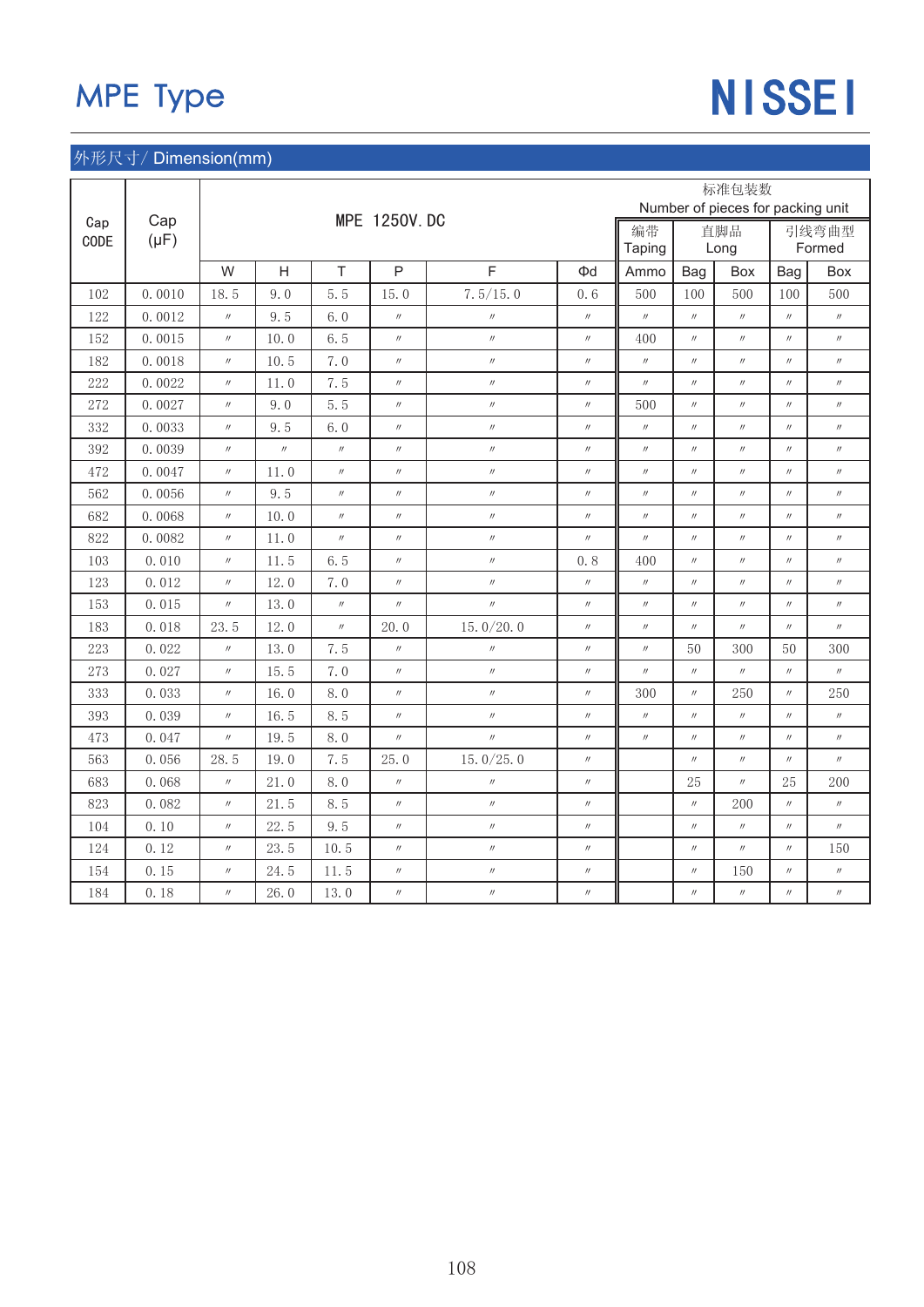### 外形尺寸/Dimension(mm)

|      |           |                   |                   |                   |                     |                   |                   |                   |                   | 标准包装数                             |                   |                   |
|------|-----------|-------------------|-------------------|-------------------|---------------------|-------------------|-------------------|-------------------|-------------------|-----------------------------------|-------------------|-------------------|
| Cap  | Cap       |                   |                   |                   | <b>MPE 1600V.DC</b> |                   |                   |                   |                   | Number of pieces for packing unit |                   |                   |
| CODE | $(\mu F)$ |                   |                   |                   |                     |                   |                   | 编带                |                   | 直脚品                               |                   | 引线弯曲型             |
|      |           |                   |                   |                   |                     |                   |                   | Taping            |                   | Long                              |                   | Formed            |
|      |           | W                 | H                 | T                 | $\mathsf{P}$        | F                 | Φd                | Ammo              | Bag               | Box                               | Bag               | Box               |
| 102  | 0.0010    | 18.5              | 9.0               | 5.5               | 15.0                | 7.5/15.0          | 0.6               | 500               | 100               | 500                               | 100               | 500               |
| 122  | 0.0012    | $^{\prime\prime}$ | 9.5               | 6.0               | $^{\prime\prime}$   | $\prime\prime$    | $^{\prime\prime}$ | $^{\prime\prime}$ | $^{\prime\prime}$ | $^{\prime\prime}$                 | $^{\prime\prime}$ | $^{\prime\prime}$ |
| 152  | 0.0015    | $^{\prime\prime}$ | 10.0              | 6.5               | $^{\prime\prime}$   | $\prime\prime$    | $^{\prime\prime}$ | 400               | $\prime\prime$    | $^{\prime\prime}$                 | $^{\prime\prime}$ | $^{\prime\prime}$ |
| 182  | 0.0018    | $\prime\prime$    | 10.5              | 7.0               | $^{\prime\prime}$   | $\prime\prime$    | $^{\prime\prime}$ | $^{\prime\prime}$ | $^{\prime\prime}$ | $^{\prime\prime}$                 | $^{\prime\prime}$ | $^{\prime\prime}$ |
| 222  | 0.0022    | $^{\prime\prime}$ | 11.0              | 7.5               | $^{\prime\prime}$   | $^{\prime\prime}$ | $^{\prime\prime}$ | $^{\prime\prime}$ | $^{\prime\prime}$ | $^{\prime\prime}$                 | $^{\prime\prime}$ | $^{\prime\prime}$ |
| 272  | 0.0027    | $^{\prime\prime}$ | 9.0               | 5.5               | $^{\prime\prime}$   | $\prime\prime$    | $\prime\prime$    | 500               | $^{\prime\prime}$ | $^{\prime\prime}$                 | $^{\prime\prime}$ | $^{\prime\prime}$ |
| 332  | 0.0033    | $\prime\prime$    | 9.5               | 6.0               | $^{\prime\prime}$   | $^{\prime\prime}$ | $^{\prime\prime}$ | $^{\prime\prime}$ | $\prime\prime$    | $^{\prime\prime}$                 | $^{\prime\prime}$ | $^{\prime\prime}$ |
| 392  | 0.0039    | $\prime\prime$    | 11.0              | $^{\prime\prime}$ | $^{\prime\prime}$   | $^{\prime\prime}$ | $^{\prime\prime}$ | $^{\prime\prime}$ | $^{\prime\prime}$ | $^{\prime\prime}$                 | $^{\prime\prime}$ | $^{\prime\prime}$ |
| 472  | 0.0047    | $^{\prime\prime}$ | $^{\prime\prime}$ | $^{\prime\prime}$ | $^{\prime\prime}$   | $^{\prime\prime}$ | 0.8               | $^{\prime\prime}$ | $^{\prime\prime}$ | $^{\prime\prime}$                 | $^{\prime\prime}$ | $^{\prime\prime}$ |
| 562  | 0.0056    | $^{\prime\prime}$ | 11.5              | 6.5               | $^{\prime\prime}$   | $^{\prime\prime}$ | $\prime\prime$    | 400               | $^{\prime\prime}$ | $^{\prime\prime}$                 | $^{\prime\prime}$ | $^{\prime\prime}$ |
| 682  | 0.0068    | $^{\prime\prime}$ | 12.0              | 7.0               | $^{\prime\prime}$   | $^{\prime\prime}$ | $^{\prime\prime}$ | $^{\prime\prime}$ | $\prime\prime$    | $^{\prime\prime}$                 | $^{\prime\prime}$ | $^{\prime\prime}$ |
| 822  | 0.0082    | $\prime\prime$    | 12.5              | 7.5               | $^{\prime\prime}$   | $^{\prime\prime}$ | $^{\prime\prime}$ | $^{\prime\prime}$ | $^{\prime\prime}$ | $^{\prime\prime}$                 | $^{\prime\prime}$ | $^{\prime\prime}$ |
| 103  | 0.010     | 23.5              | $^{\prime\prime}$ | $^{\prime\prime}$ | 20.0                | 15.0/20.0         | $^{\prime\prime}$ | $^{\prime\prime}$ | 50                | 250                               | 50                | 250               |
| 123  | 0.012     | $^{\prime\prime}$ | 13.0              | 8.0               | $^{\prime\prime}$   | $^{\prime\prime}$ | $^{\prime\prime}$ | 300               | $^{\prime\prime}$ | $^{\prime\prime}$                 | $^{\prime\prime}$ | $^{\prime\prime}$ |
| 153  | 0.015     | $^{\prime\prime}$ | 15.0              | $^{\prime\prime}$ | $^{\prime\prime}$   | $^{\prime\prime}$ | $^{\prime\prime}$ | $^{\prime\prime}$ | $^{\prime\prime}$ | $^{\prime\prime}$                 | $^{\prime\prime}$ | $^{\prime\prime}$ |
| 183  | 0.018     | $^{\prime\prime}$ | 16.5              | $^{\prime\prime}$ | $^{\prime\prime}$   | $^{\prime\prime}$ | $^{\prime\prime}$ | $^{\prime\prime}$ | $^{\prime\prime}$ | $^{\prime\prime}$                 | $^{\prime\prime}$ | $^{\prime\prime}$ |
| 223  | 0.022     | 28.5              | 15.0              | $^{\prime\prime}$ | 25.0                | 15.0 $/25.0$      | $^{\prime\prime}$ |                   | 25                | $^{\prime\prime}$                 | 25                | $^{\prime\prime}$ |
| 273  | 0.027     | $^{\prime\prime}$ | 17.0              | 8.5               | $^{\prime\prime}$   | $^{\prime\prime}$ | $^{\prime\prime}$ |                   | $^{\prime\prime}$ | $^{\prime\prime}$                 | $^{\prime\prime}$ | $^{\prime\prime}$ |
| 333  | 0.033     | $\prime\prime$    | 20.0              | $^{\prime\prime}$ | $\prime\prime$      | $^{\prime\prime}$ | $\prime\prime$    |                   | $\prime\prime$    | $^{\prime\prime}$                 | $^{\prime\prime}$ | $^{\prime\prime}$ |
| 393  | 0.039     | $\prime\prime$    | 21.5              | $^{\prime\prime}$ | $^{\prime\prime}$   | $^{\prime\prime}$ | $^{\prime\prime}$ |                   | $^{\prime\prime}$ | $^{\prime\prime}$                 | $^{\prime\prime}$ | $^{\prime\prime}$ |
| 473  | 0.047     | $^{\prime\prime}$ | 22.5              | 9.5               | $\prime\prime$      | $^{\prime\prime}$ | $\prime\prime$    |                   | $^{\prime\prime}$ | $^{\prime\prime}$                 | $^{\prime\prime}$ | $^{\prime\prime}$ |
| 563  | 0.056     | $^{\prime\prime}$ | 23.5              | 10.0              | $^{\prime\prime}$   | $^{\prime\prime}$ | $\prime\prime$    |                   | $^{\prime\prime}$ | 150                               | $^{\prime\prime}$ | 150               |
| 683  | 0.068     | $^{\prime\prime}$ | 24.5              | 11.5              | $\prime\prime$      | $^{\prime\prime}$ | $\prime\prime$    |                   | $^{\prime\prime}$ | $^{\prime\prime}$                 | $^{\prime\prime}$ | $^{\prime\prime}$ |
| 823  | 0.082     | $^{\prime\prime}$ | 25.5              | 12.5              | $^{\prime\prime}$   | $^{\prime\prime}$ | $\prime\prime$    |                   | $^{\prime\prime}$ | $^{\prime\prime}$                 | $^{\prime\prime}$ | $^{\prime\prime}$ |
| 104  | 0.10      | $^{\prime\prime}$ | 27.0              | 14.0              | $^{\prime\prime}$   | $^{\prime\prime}$ | $^{\prime\prime}$ |                   | $^{\prime\prime}$ | 100                               | $^{\prime\prime}$ | 100               |

相对频率数允许的电流特性 / Characteristics of permissible current to frequency

MPE 1600V